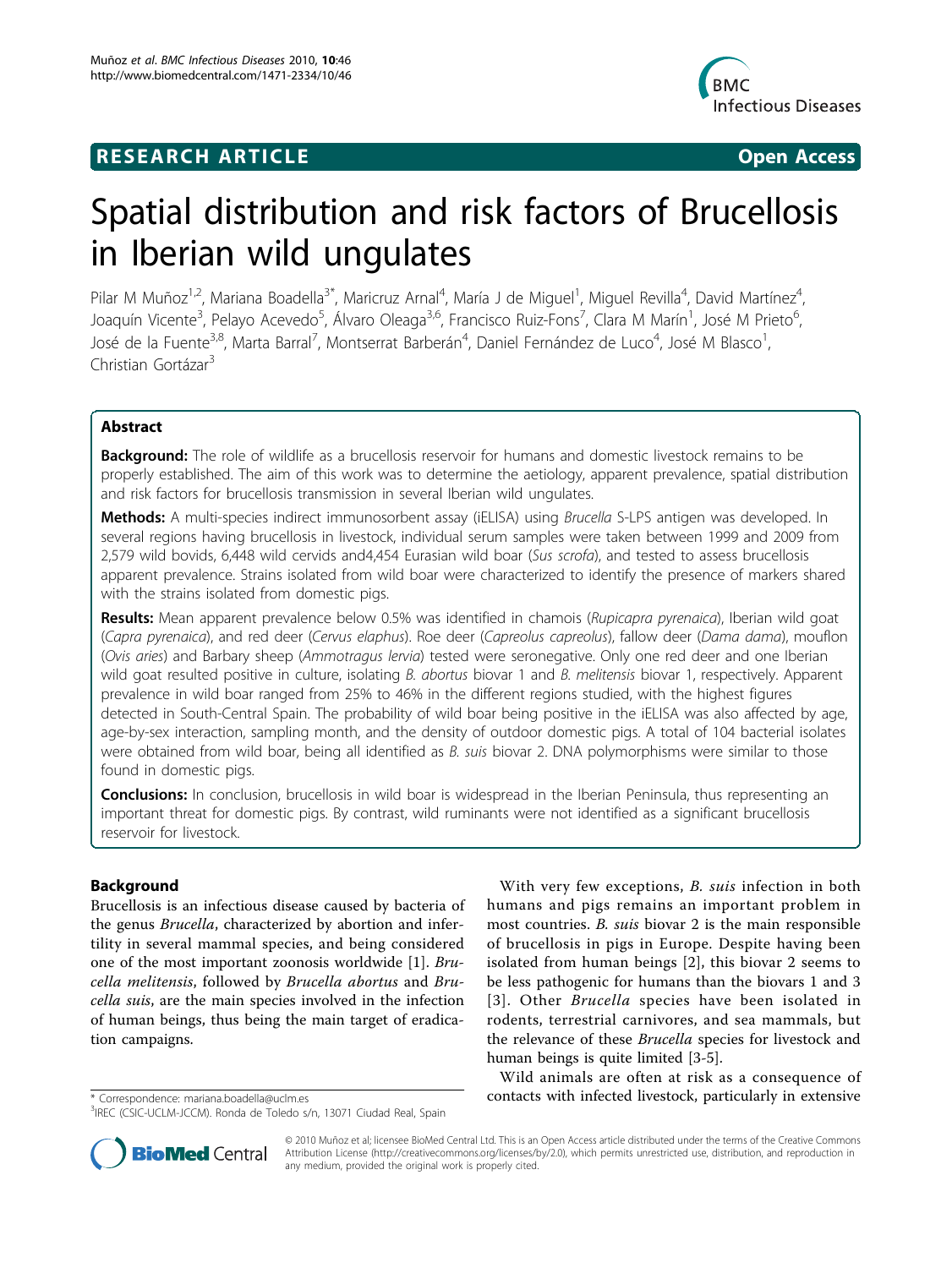breeding systems. In addition to the B. abortus infection specific problem shared by cattle, bison (Bison bison) and elk (Cervus elaphus) in limited territories of the USA (see below), some sporadic cases have been reported in wild bovids, such as ibex (Capra ibex) and chamois (Rupicapra sp.) in the EU [[6,7\]](#page-11-0). Although wild ruminants have been suggested to hold brucellosis and eventually originate spillback to domestic animals or infection in humans, the most extended opinion is that these wild animals are occasional victims of brucellosis transmitted from infected livestock, rather than a true reservoir of the disease for domestic animals [\[8\]](#page-11-0). In fact, only limited cases of brucellosis have been reported in these free-living animals [[3](#page-11-0),[9,10\]](#page-11-0), and only weak evidence for a direct relationship between brucellosis apparent prevalence and wild ruminant population size/ density has been found (e.g. [[11](#page-11-0)] and references therein). However, the risk can be high in overabundant wildlife populations in contact with infected livestock and when artificial management increases aggregation [\[8](#page-11-0),[11](#page-11-0)]. In the Greater Yellowstone Ecosystem in the USA, winter feeding of elk and bison contributes to maintain valuable wildlife populations and avoid contacts between B. abortus infected wildlife and cattle, but significantly increases the intra-specific transmission risk [[12\]](#page-11-0). Modelling of observational data has shown that brucellosis prevalence in elk correlates with the timing of the winter feeding season [[13\]](#page-11-0). This underlines that human dimension issues are fundamental to successful management of wildlife diseases [\[11](#page-11-0)].

Brucellosis caused by B. suis biovar 2 is frequently reported in the Eurasian wild boar (Sus scrofa) and the European brown hare (Lepus europaeus), and apparent prevalence ranging from 8 to 32% has been reported in wild boar in the EU [\[10](#page-11-0),[14-18](#page-11-0)]. It is accepted that both species play a relevant role as a brucellosis reservoir for domestic pigs, even under natural environmental conditions [\[3,15,19](#page-11-0)]. In fact, both wildlife species have been directly involved in the transmission of infection to domestic pigs reared in outdoor farms [\[10](#page-11-0)]. Outside the EU, feral pigs may maintain B. suis biovars 1 and 3, being a potential source of infection to both domestic pigs and human beings [\[20](#page-11-0)].

Only limited information on wildlife brucellosis is available in the Iberian Peninsula. Regarding wild ruminants, brucellosis has not been detected in limited studies conducted on Barbary sheep (Ammotragus lervia) [[21](#page-11-0)], Cantabrian chamois (Rupicapra pyrenaica parva) [[22](#page-11-0)] and mouflon (Ovis aries) [\[23](#page-11-0)]. In contrast, several cases of infections induced by B. suis biovar 2, have been reported in wild boar [[24](#page-12-0)] and European brown hares [\[25](#page-12-0)]. Wild ungulates are currently expanding and increasing in density in the whole Iberian Peninsula [[26](#page-12-0)], as well as the artificial management of these wild species including fencing, feeding and translocation, then increasing the risk of infectious disease transmission [[27\]](#page-12-0).

The availability of accurate and validated diagnostic tests is of paramount importance to properly assessing the prevalence of brucellosis in wildlife [[28\]](#page-12-0). In this work we developed a multispecies iELISA to determine brucellosis apparent prevalence in several Iberian wild ungulate species, and determined spatial distribution and risk factors associated with brucellosis. We hypothesised that: (1) free-living wild ruminants would not show significant infection with *Brucella* species; (2) wild boar, conversely, would show infection with B. suis biovar 2, constituting a potential hazard for domestic pigs; and (3) apparent prevalence would vary with environmental, population and individual risk factors such as artificial management.

## Methods

### Study area

The study area was the Iberian Peninsula in the southwestern European Union. This includes a variety of habitats and climates, which can be simplified into 5 different Bio-regions in the mainland, as defined in the Spanish Wildlife Disease Surveillance Scheme (Internal report to the Spanish Ministry of Agriculture, MARM and spatial aggregation of wildlife. 2008). Table [1](#page-2-0) summarises the most relevant characteristics of each Bioregion.

## Animal sampling procedures

The number of samples obtained by species and study region is summarised in Table [2.](#page-2-0) Sampling was opportunistic and biased towards the hunting season (October to February in most species, and summer in chamois and roe deer), and took place from 1999/2000 to 2008/ 2009. The total number of wild ungulates sampled was 13,481, including 2,579 bovids (Barbary sheep, chamois, Iberian wild goat and mouflon), 6,448 cervids (roe deer, red deer and fallow deer) - see Table [2](#page-2-0) for the precise numbers in each animal species-, and 4,454 wild boar. Samples were collected from hunter-harvested animals. Blood was drawn from the heart or the thoracic cavity during field necropsies, then the serum (usually haemolysed) was collected after centrifugation and kept frozen at -20°C until analysed. Whenever possible, cranial and iliac lymph nodes, spleen and sexual organs were collected and stored at -20°C for microbiological analyses. The number of samples from the different animal species submitted to microbiological studies is shown in Table [2.](#page-2-0)

Age-classes of biological meaning were defined. Based on tooth eruption patterns, wild ruminants were classified as fawns (first year of life), yearlings (second year of life),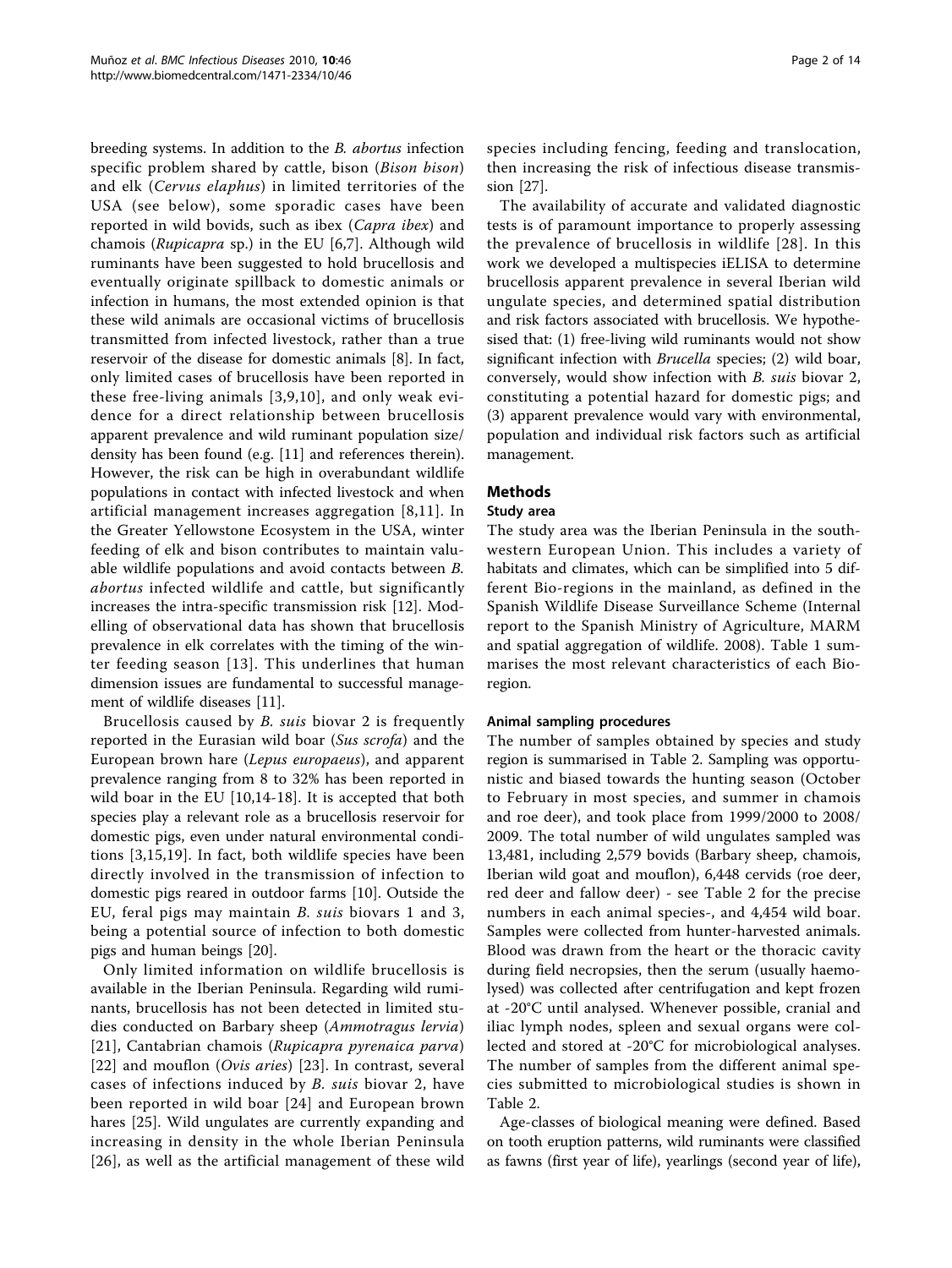| Bio-region                     | Environment                                                                                                                                                                                                    | Wildlife                                                                                                                                                | Sampling site characteristics                                                                                                                                                             |
|--------------------------------|----------------------------------------------------------------------------------------------------------------------------------------------------------------------------------------------------------------|---------------------------------------------------------------------------------------------------------------------------------------------------------|-------------------------------------------------------------------------------------------------------------------------------------------------------------------------------------------|
| 1.- Atlantic                   | Atlantic climate with high precipitation.<br>Pastures and deciduous woodlands.<br>Mountain habitats. Almost no fencing of<br>wildlife habitats.                                                                | Wild boar and roe deer abundant. Locally<br>red deer abundant. Chamois at high<br>altitudes (Cantabrian Mts.).                                          | $N = 76$ . Woodlands: 62%; Agricultural lands:<br>33%. Altitude (in m): mean 452 (range 0-<br>2032). Mean annual precipitations (in mm):<br>1284. Mean annual temperature (in °C): 12     |
| 2.- Northern-<br>Plateau       | Continental Mediterranean climate. Dry,<br>hot summers, dry, cold winters. Open,<br>cereal landscapes with pine or oak<br>woodlands, limited to the north by<br>mountains. Little fencing.                     | Ungulates expanding and locally abundant.<br>Chamois limited to high altitudes in the<br>Pyrenees. Locally ibex and fallow deer.                        | $N = 98$ . Woodlands: 68%; Agricultural lands:<br>30%. Altitude (in m): mean 987 (range 67-<br>3314). Mean annual precipitations (in mm):<br>808. Mean annual temperature (in °C): 10.5   |
| 3.- South-<br>Central          | Continental Thermo Mediterranean<br>climate. Pastures and crops with<br>interspersed vegetation, sometimes<br>forming savannah-like structures. Low<br>altitude mountains with scrubland.<br>Frequent fencing. | Wild boar and red deer often at high<br>density; feeding and watering. Locally<br>abundant fallow deer and Iberian ibex, and<br>introduced wild bovids. | $N = 72$ . Woodlands: 68%; Agricultural lands:<br>29%. Altitude (in m): mean 705 (range 47-<br>2321). Mean annual precipitations (in mm):<br>605. Mean annual temperature (in °C): 14.5   |
| 4-Interior<br>Mountains        | Severe Continental Mediterranean<br>climate. Limestone mountain and high-<br>plateau habitats with cereal crops,<br>pastures, and pine and oak woodlands.<br>Little fencing.                                   | Wild boar, roe deer, and ibex widely<br>distributed but usually at moderate<br>abundance. Locally abundant red deer.                                    | $N = 22$ . Woodlands: 71%; Agricultural lands:<br>29%. Altitude (in m): mean 1178 (range 248-<br>1932). Mean annual precipitations (in mm):<br>568. Mean annual temperature (in °C): 11.3 |
| 5.- South<br>and East<br>Coast | Coastal Thermo Mediterranean climate;<br>arid in the central portion. Few well<br>preserved wildlife habitats (mountains).<br>Little fencing.                                                                  | Wild boar abundant in the northern and<br>southern ends. Other ungulates locally<br>abundant.                                                           | $N = 7$ . Woodlands: 48%; Agricultural lands:<br>23%. Altitude (in m): mean 190 (range 0-<br>1238). Mean annual precipitations (in mm):<br>720. Mean annual temperature (in °C): 15.7     |

<span id="page-2-0"></span>Table 1 Characteristics of the Bio-regions of the Iberian Peninsula included in the study area

## Table 2 Sample size by host species and Bio-region studied, apparent prevalence obtained, and Brucella culture results in Iberian wild ungulate species.

| Common<br>name       | Latin name             | Serum samples by region |          | Mean prevalence<br>(95% CI) | Samples submitted for<br>culture | Nr. of isolates (species<br>and biovar) |       |                |                |                            |
|----------------------|------------------------|-------------------------|----------|-----------------------------|----------------------------------|-----------------------------------------|-------|----------------|----------------|----------------------------|
|                      |                        |                         | 2        | 3                           | 4                                | 5                                       | Total |                |                |                            |
| Barbary<br>sheep     | Ammotragus<br>lervia   | $\circ$                 | 0        | 8                           | $\mathbf{0}$                     | $\mathbf{0}$                            | 8     | $0(0-36)$      | $\mathbf 0$    |                            |
| Mouflon              | Ovis aries             | $\mathbf{0}$            | $\Omega$ | 75                          | $\mathbf{0}$                     | $\mathbf{0}$                            | 75    | $0(0-5)$       | $\mathbf{0}$   |                            |
| Iberian wild<br>goat | Capra<br>pyrenaica     | $\Omega$                | 41       | $\mathcal{P}$               | 1042                             |                                         | 1086  | $0.1(0-0.6)$   | 1 <sup>2</sup> | 1 (B. melitensis biovar 1) |
| Chamois <sup>3</sup> | Rupicapra<br>pyrenaica | 57                      | 1353     | $\Omega$                    | $\mathbf{0}$                     | $\mathbf{0}$                            | 1410  | $0.8(0.4-1.4)$ | 11             |                            |
| Roe deer             | Capreolus<br>capreolus | 77                      | 152      | 5                           | 9                                | 42                                      | 285   | $0(0-1)$       | $\mathbf{0}$   |                            |
| Fallow deer          | Dama dama              | 92                      | 107      | 47                          | 32                               | 64                                      | 342   | $0(0-1)$       | $\Omega$       |                            |
| Red deer             | Cervus elaphus         | 452                     | 591      | 2378                        | 932                              | 468                                     | 5821  | $0.4(0.3-0.6)$ | $81^{4}$       | (B. abortus biovar 1)      |
| Wild boar            | Sus scrofa             | 658                     | 1920     | 1499                        | 132                              | 245                                     | 4454  | 33 (31.6-34.4) | 5895           | 104 (B. suis biovar 2)     |
| <b>TOTAL</b>         |                        | 1336                    | 5164     | 4014                        | 2147                             | 820                                     | 13481 |                | 682            | 106                        |

<sup>1</sup> Includes mainly the Mediterranean subspecies Capra pyrenaica hispanica. <sup>2</sup> All animals were sampled randomly during hunting or at game farms but for the ibex tissues submitted for culture, which came from a clinical case with suspected brucellosis.<sup>3</sup> Cantabrian chamois (Rupicapra pyrenaica parva) in Bio-region 1 and Pyrenean chamois (R. p. pyrenaica) in Bio-region 2. <sup>4</sup> Thirty-one out of these 81 samples came from iELISA-positive animals and 50 from iELISA-negative ones.<br><sup>5</sup> A total of 539 out of these 589 samples were from iELI

juveniles (third to fourth year of life), and adults (fifth year of life onwards). Wild boar less than 7 months old were classified as piglets, between 7 and 12 months were classified as juveniles, those between 12 and 24 months as sub-adults, and those over 2 years as adults [[29](#page-12-0)]. Sex was known in 5,683 wild ruminants, and age-classes in 4,065. For wild boar, sex was known in 2,688 animals and age in 2,419.

#### Serological studies

A multi-species indirect enzyme immunoassay (iELISA) was developed and validated to assess brucellosis apparent prevalence. Briefly, a phenol-water smooth lipopolysaccharide (S-LPS) rich extract from B. melitensis 16M was obtained as described elsewhere [\[30](#page-12-0)]. Standard 96 well polystyrene plates (Maxisorp Nunc A/S, Roskilde, Denmark) were coated with 100 μl of an antigen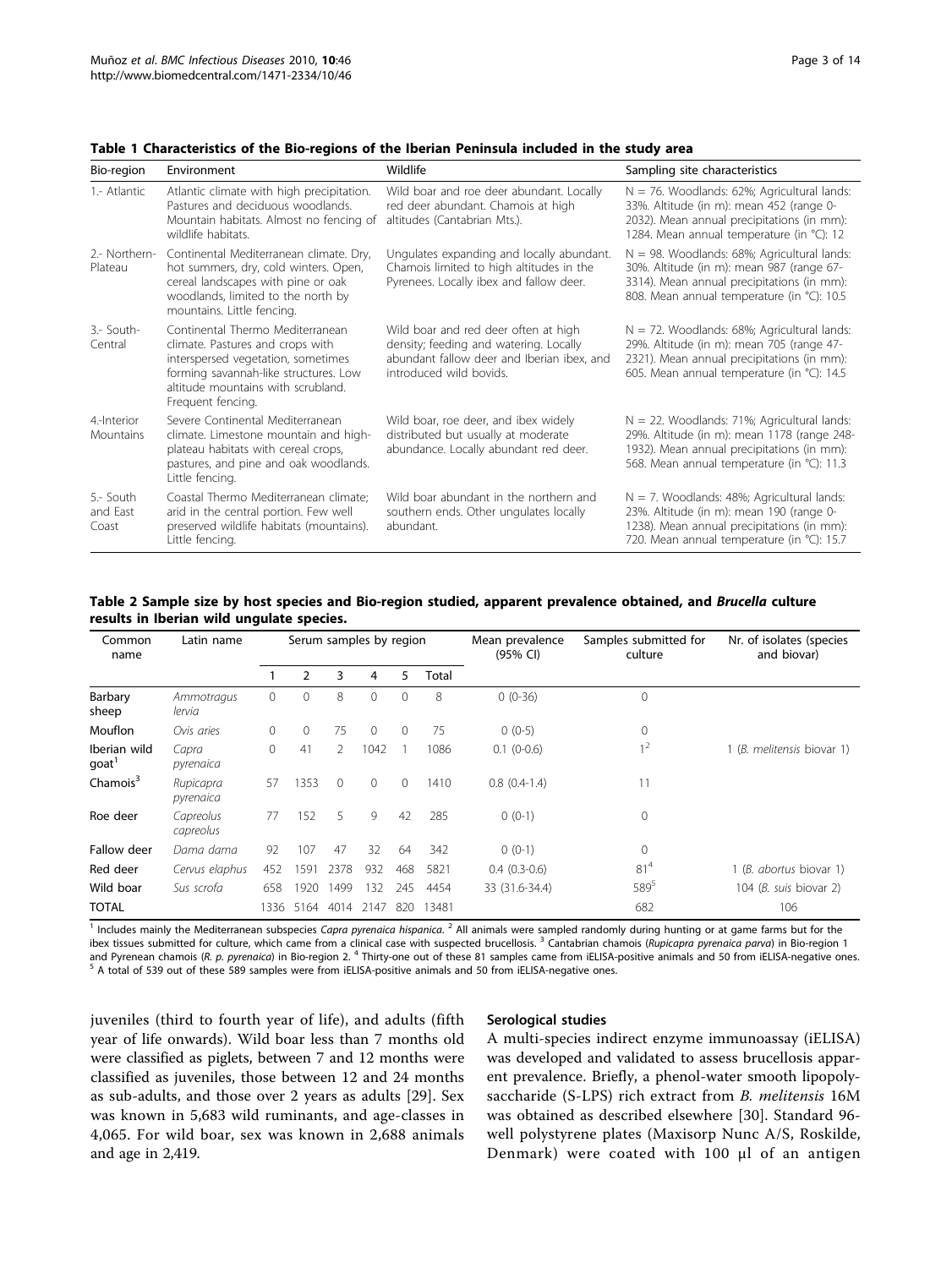solution (2.5 μg/mL) in phosphate-buffered saline (PBS; 10 mM, pH 7.2), and the plates incubated at 4°C overnight. After three consecutive washes with 0.05% Tween-PBS, the plates were ready for use. Then, 100 μl of the optimal dilution of each serum were added by duplicate to each well, and the plates incubated for 45 min at 37°C. Optimal serum dilutions (assessed using 20 sera from culture positive and 20 sera from Brucella free animals belonging the different domestic animal species used as controls -see below-) in 0.05% Tween-PBS were 1/100 (goats and phylogenetically related species) or 1/50 (the remaining animal species tested). The non-reacting antibodies were removed by three consecutive washes with 0.05% Tween-PBS. Then, a conjugate solution containing 0.2 μg/mL of recombinant protein G/HRP (Pierce Chemical Co., Rockford, Ill, USA) in 0.05% Tween-PBS was added (100 μl/well), and the plates incubated again for 45 min at 37°C. After three consecutive washes with 0.05% Tween-PBS to remove unbound conjugate, the reaction was developed with 100 μl/well of a 0.1% solution of 2,2-azinobis, 3-ethylbenzothiazoline sulfonic acid, diammonium salt (ABTS; Sigma Chemical Co., St. Louis, Mo., USA) and 0.004% hydrogen peroxide in 0.05 M citrate buffer (pH 4). The reaction was not stopped, and the OD at 405 nm was automatically assessed (Multiskan RC; Thermo Labsystems, Vantaa, Finland) after 15 min of incubation at room temperature in the dark. Results were expressed as the percentage of optical density (%OD) using the formula  $[% OD = 100 \times mean OD$  of duplicated sample/mean OD of duplicate positive control]. Due to the lack of gold standard sera (*i.e.*, taken from culture positive and brucellosis free animals) from the different wild ungulate species, the sera used for setting up and iELISA validation were from Brucella culture positive (CP) and Brucella-free (BF) phylogenetically related domestic animals. Cattle sera were used as reference for red, roe and fallow deer; goat sera for chamois and Iberian wild goat; sheep sera for mouflon and Barbary sheep; and pig sera for wild boar. All gold standard sera from domestic species were available at the serum collection of the CITA (Zaragoza, Spain). To establish the optimal test conditions (i.e., those allowing the maximum of separation of %OD values between the infected and free populations) for each animal species, sera from 88 CP and 88 BF cattle, 88 CP and 88 BF sheep, 44 CP and 88 BF goats and 62 CP and 100 BF pigs were used. The overall results were then submitted to ROC analyses (Medcalc. 9.2.1.0 software) and cut-offs resulting in 100% diagnostic specificity and the maximal diagnostic sensitivity for sheep, goats and cattle (50%OD), and pigs (40%OD), were selected to further assess the apparent prevalence in the corresponding phylogenetically wild animals tested.

## Bacteriological analysis and Brucella typing

Necropsy samples (lymph nodes, spleen and/or sexual organs) from iELISA-positive animals (see Table [2](#page-2-0) for precise numbers in each species) were submitted to bacteriological analysis. To assess the relative diagnostic specificity of the iELISA developed, similar necropsy samples taken from iELISA-negative animals (see Table [2\)](#page-2-0) were also cultured. Briefly, each sample was surface decontaminated by immersion in ethanol and gentle burning, introduced in sterile bags, suspended in the minimal amount of sterile PBS required for adequate homogenisation, and then homogenised in a blender (Stomacher; Seward Medical, London, UK). Each homogenate was smeared onto at least two plates of both Farrell's and modified Thayer Martin's culture media [[31](#page-12-0)]. After 5-7 days of incubation at 37°C in 10%  $CO<sub>2</sub>$  atmosphere, the resulting *Brucella* isolates were identified according to standard procedures [[32\]](#page-12-0).

Brucella field isolates were further analysed using both molecular and standard bacteriological procedures. Bacterial DNA was extracted using QIAamp DNA minikit (QIAGEN, Hamburg, Germany). For the identification and differentiation of *Brucella* species, the Bruce-ladder multiplex PCR was applied as described elsewhere [\[33](#page-12-0)]. To assess the precise biovar and the different haplotypes of B. suis biovar 2 strains isolated, a multiplex PCR [[34](#page-12-0)] and PCR-RFLP of omp31, omp2a and omp2b genes [[35,36\]](#page-12-0) were used. The corresponding biovars of the two B. melitensis and B. abortus strains isolated were identified by agglutination with monospecific A and M antisera, and growth patterns in culture media containing Thionine and Basic Fuchsin (20 μg/ml) after incubation with and without  $CO<sub>2</sub>$  atmospheres [\[32](#page-12-0)].

## Statistical analyses

We used Sterne's exact method (up to  $N = 1,000$ ), or adjusted Wald method ( $N > 1,000$ ) to estimate apparent prevalence confidence intervals [[37](#page-12-0)]. Apparent prevalence comparisons among categories were done with homogeneity tests. The Mantel test was used to assess the spatial association between brucellosis apparent prevalence in wild boar across different sampling sites. Calculations were done with the PASSAGE software [\[38\]](#page-12-0).

Quantitative exploratory analysis of risk factors for brucellosis apparent prevalence was carried out at two different geographic scales (peninsular and regional) using two-stage analyses. First, the associations between all the hypothesized risk factors and apparent prevalence were analyzed using single factor generalized models. Factors that captured the effect of any set of highly correlated variables for which  $P < 0.1$  were selected for inclusion in the multivariate models (Table [3\)](#page-4-0). In a second step, the selected variables were then jointly evaluated in a multiple logistic model. The individual iELISA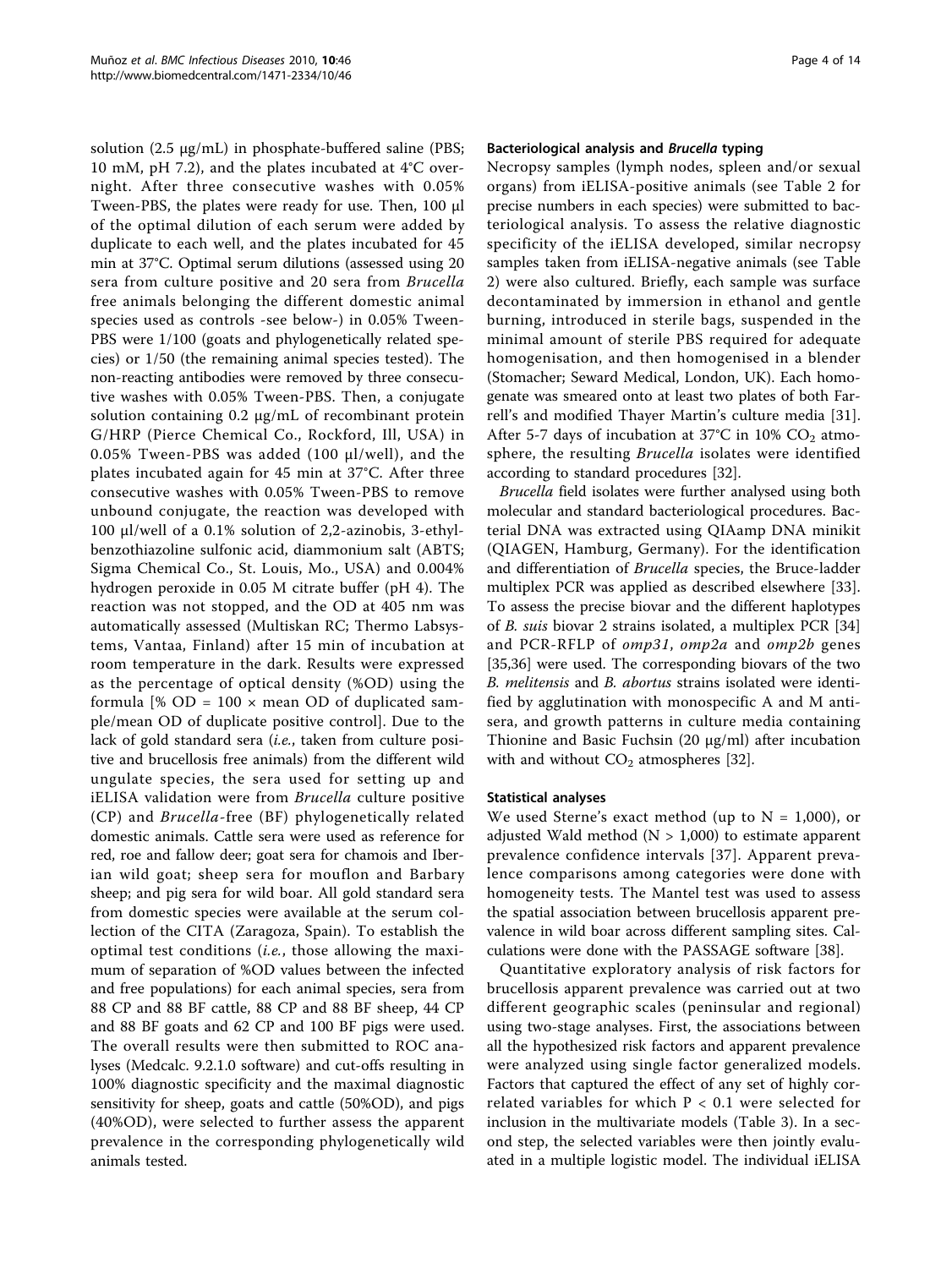<span id="page-4-0"></span>Table 3 Factors included in the analysis, indicating those significantly associated (excluding other highly correlated variables) with apparent prevalence of brucellosis at the Peninsular (GLZ, P < 0.1, N > 2416) and the regional (GLZ, P  $< 0.1$ , N  $> 460$ ) scales.

| Peninsular scale                                                   |               |      |         |
|--------------------------------------------------------------------|---------------|------|---------|
| Factor                                                             | Estimate      | N    | P       |
| Significantly associated with prevalence (selected for the model): |               |      |         |
| Age class (1-4)                                                    |               | 2416 | < .0001 |
| Month (1-12)                                                       |               | 4394 | < .0001 |
| Annual rainfall                                                    | $-0.00013$    | 4079 | 0.0011  |
| Cultivated lands                                                   | 0.000629      | 4079 | 0.0091  |
| Non-irrigated cultures                                             | 0.000908      | 4079 | 0.0181  |
| Iberian hare habitat suitability                                   | 0.000011      | 4019 | 0.0287  |
| Road                                                               | 0.07015       | 4079 | 0.0386  |
| Woodlands                                                          | $(-0.000644)$ | 4079 | 0.0529  |
| Irrigated cultures                                                 | 0.001514      | 4079 | 0.0709  |
| Urban                                                              | 0.00572       | 4079 | 0.0745  |
|                                                                    |               |      |         |

Not associated with prevalence (not selected):

Sex (1-2), wild boar management, European brown hare habitat suitability, irrigated fruit orchards, pastures, annual radiation, slope range, mean slope, maximum slope, mean altitude, min. altitude, max. altitude, altitude range, annual temperature [\[69\]](#page-13-0), annual temp. (min), annual temp. (max)

| Regional scale                                 |            |     |        |  |  |  |  |
|------------------------------------------------|------------|-----|--------|--|--|--|--|
| Factor                                         | Estimate:  | N   | р      |  |  |  |  |
| Selected:                                      |            |     |        |  |  |  |  |
| Age class                                      |            |     | 0.0001 |  |  |  |  |
| Month (1-12)                                   |            | 505 | 0.0263 |  |  |  |  |
| Iberian hare abundance (pellet FBII)           | $-177.415$ | 460 | 0.0457 |  |  |  |  |
| Mean open-air farm size (number of pigs)       | 0.000213   | 500 | 0.0532 |  |  |  |  |
| Number of pigs on open-air farms               | 0.000209   | 500 | 0.0625 |  |  |  |  |
| Number of pigs on open-air farms per square Km | 0.1253     | 500 | 0.0949 |  |  |  |  |
|                                                |            |     |        |  |  |  |  |

Not selected:

Sex, Iberian hare habitat suitability, wild rabbit abundance (pellet FBII), wild boar km abundance, wild boar spatial aggregation index (Z), wild boar abundance (dropping FBII), red deer FBII, red deer density (distance estimates), wild boar FBII by feeding site and ha, wild boar FBII by watering site and ha, annual temperature [\[69\]](#page-13-0), mean slope, annual rainfall, annual radiation, mean altitude, sampling estate surface (Ha), type of population (open, fenced, farm), fencing, % boundary fenced, riparian habitats, irrigated cultures, non-irrigated cultures, cultivated lands, woodlands, irrigated fruit orchards, urban, tree diversity, grass cover, scrubland cover, pine woodlands, pastures, dehesa (savannah-like open oak woodlands), number of Quercus trees/5 m, total woodlands, tree cover, soil cover, total wood+scrublands, Quercus spp. >4 m/5 m, cultures (%), scrublands (%), number of waterholes, waterholes per Ha, wild boar supplemental feeding, wild boar feeding sites, wild boar feeders per Ha, deer feeding sites, goats per Ha, cattle per Ha, sheep per Ha, number of pig farms in municipality, pig farms per Km<sup>2</sup>, total pigs in municipality, total number of pigs in municipality per Km<sup>2</sup>, mean farm size (number of pigs), number of pigs on closed farms per Km<sup>2</sup>, closed pig farms in municipality, closed pig farms per Km<sup>2</sup> , mean closed farm size, pigs on closed farms, open-air pig farms in municipality, open-air pig farms per  $Km<sup>2</sup>$ . .

Sampling season and sampling site were included as random factors.

result ( $N = 3,883$ ) was the response variable (binomial, i.e. antibody presence or absence). Since sampling across different populations was not homogeneous in relation to age and sex, statistical analyses were conducted at the individual level to control for them. Age was included as a continuous discrete explanatory variable and sex was included as a categorical binomial explanatory variable. We used a stepwise strategy to obtain the final model. Statistical significance was assumed wherever  $P < 0.05$ . We used the SAS statistical package.

In the Peninsular scale model we controlled for the effect of the Bio-region by including it as categorical random variable. Factors tested are listed in Table 3.

In the smaller geographical scale model (Ciudad Real province, Bio-region 3), we restricted our analysis to

wild boar sampled on 20 sites, that were well characterized regarding habitat characteristics (e.g. estate-related environmental conditions, land cover and habitat structure) and relevant wildlife management factors such as fencing, supplemental feeding, watering sites, and estimated abundance [[39\]](#page-12-0). The variables tested are shown in Table 3.

Hunting season (from 2000-2001 to 2008-2009) and sampling site were included as random factors in both models.

## Results

## iELISA validation

As an example of the iELISA validation procedure followed, the distribution of %OD results obtained with the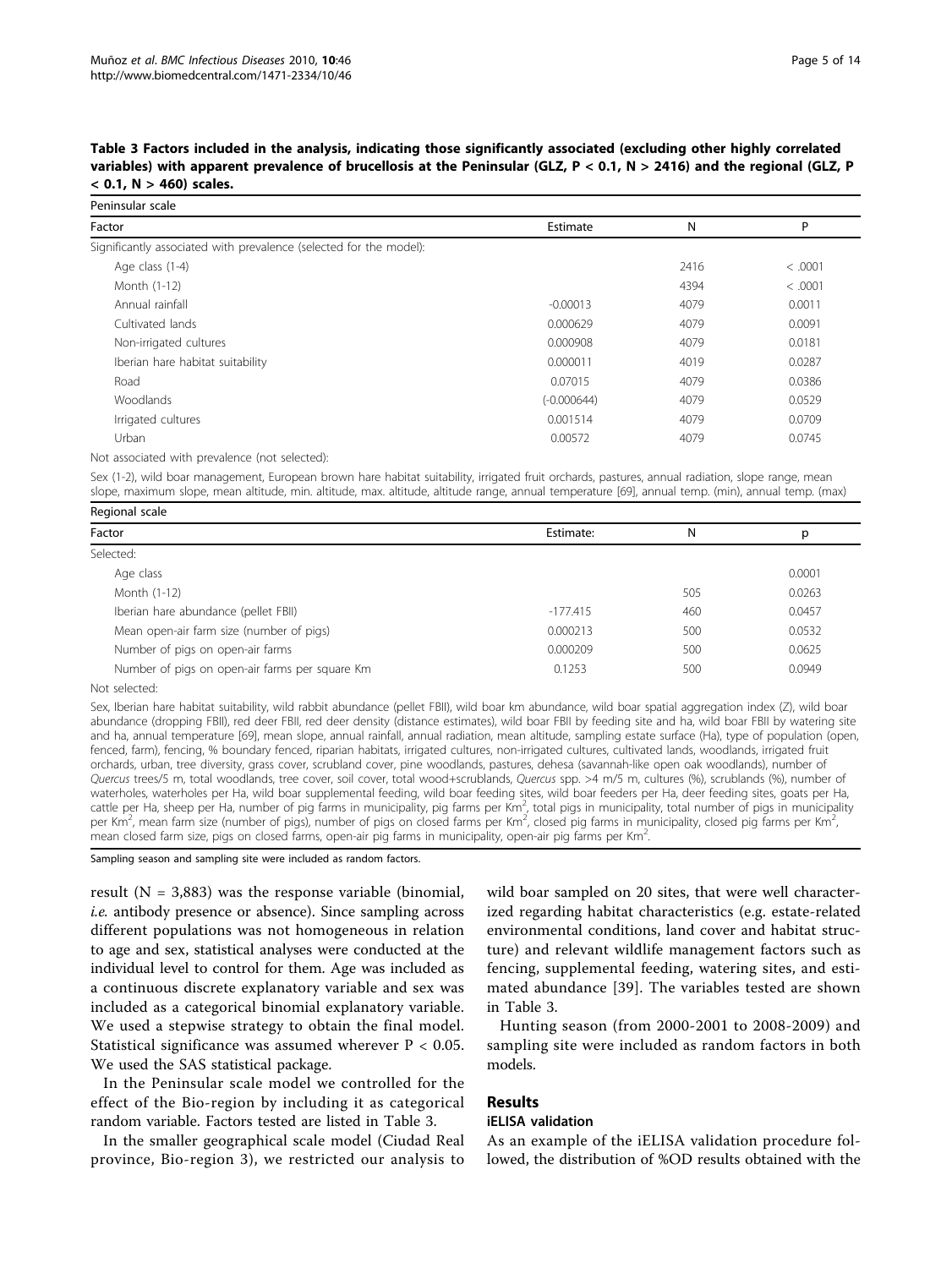

gold standard populations in domestic goats and its phylogenetically related Capra pyrenaica counterpart is shown in Figure 1. As seen in this figure, a relatively wide range of % OD were resulting in 100% sensitivity and specificity with the gold standard populations tested, and this picture was similar when using gold standard sera from the cattle, sheep and pig populations used as reference controls. The corresponding cut-offs for the different wild animal species tested were 50% OD (for all wild ruminant species) and 40% OD (for wild boar), considering that the resulting sensitivity and specificity with the corresponding gold standard populations was always 100%.

The relative specificity of the iELISA versus the culture results obtained with the 50 iELISA negative wild ruminants tested (Table [2\)](#page-2-0) was adequate since no positive isolations were obtained in these animals. The relative specificity versus the culture results was also adequate in wild boar, since only one B. suis biovar 2 strain was isolated from the cultured specimens of the 50 iELISA negative animals tested.

## Studies in wild ruminant species

Our results revealed no or only very limited antibody responses to infections by smooth Brucella species in Iberian wild ruminants (Table [2\)](#page-2-0). Anti-Brucella antibodies were detected in chamois, red deer, and to a lesser extent, the Iberian wild goat. The highest apparent prevalence (0.8%) was identified in chamois, being essentially detected

in the animals living in the Pyrenean Mountains, in Bioregion 2.

Altogether, the overall estimated apparent prevalence in wild ruminants was as low as 0.4% (95% CI range 0.3- 0.6%), and no significant inter-species differences (Chisquare = 10.2, 6 d.f.,  $P > 0.05$ ) or spatial aggregation (data not shown) were evidenced. However, slightly higher apparent prevalence was observed locally. As an example, the percentage of red deer positive reactors reached maximum value of 1.9% (3 out of 158 animals tested; 95%CI 0.5-5.5) in the Garcipollera reserve (Pyrenees, Bio-region 2), and 0.8% (16 out of 1899 animals tested; range 0.5-1.4) in the Montes Universales reserve (Bio-region 4).

Only two out of the 93 animals submitted to bacteriological analyses (one from a clinical case, 42 from iELISApositive animals, and 50 from ELISA-negative animals, Table [2\)](#page-2-0) resulted in Brucella positive culture. One of the strains identified (*B. melitensis* biovar 1) was isolated from the clinical case, a severely ill Iberian wild goat buck found in Albacete province (Bio-region 4), and that resulted positive in the iELISA. The other strain isolated (*B. abortus* biovar 1) came from a hunter-harvested red deer stag, from Montes Universales reserve in Teruel province (Bioregion 4), and found also positive in the iELISA.

#### Studies in wild boar

In strong contrast with results found in wild ruminants, wild boar showed a high apparent prevalence of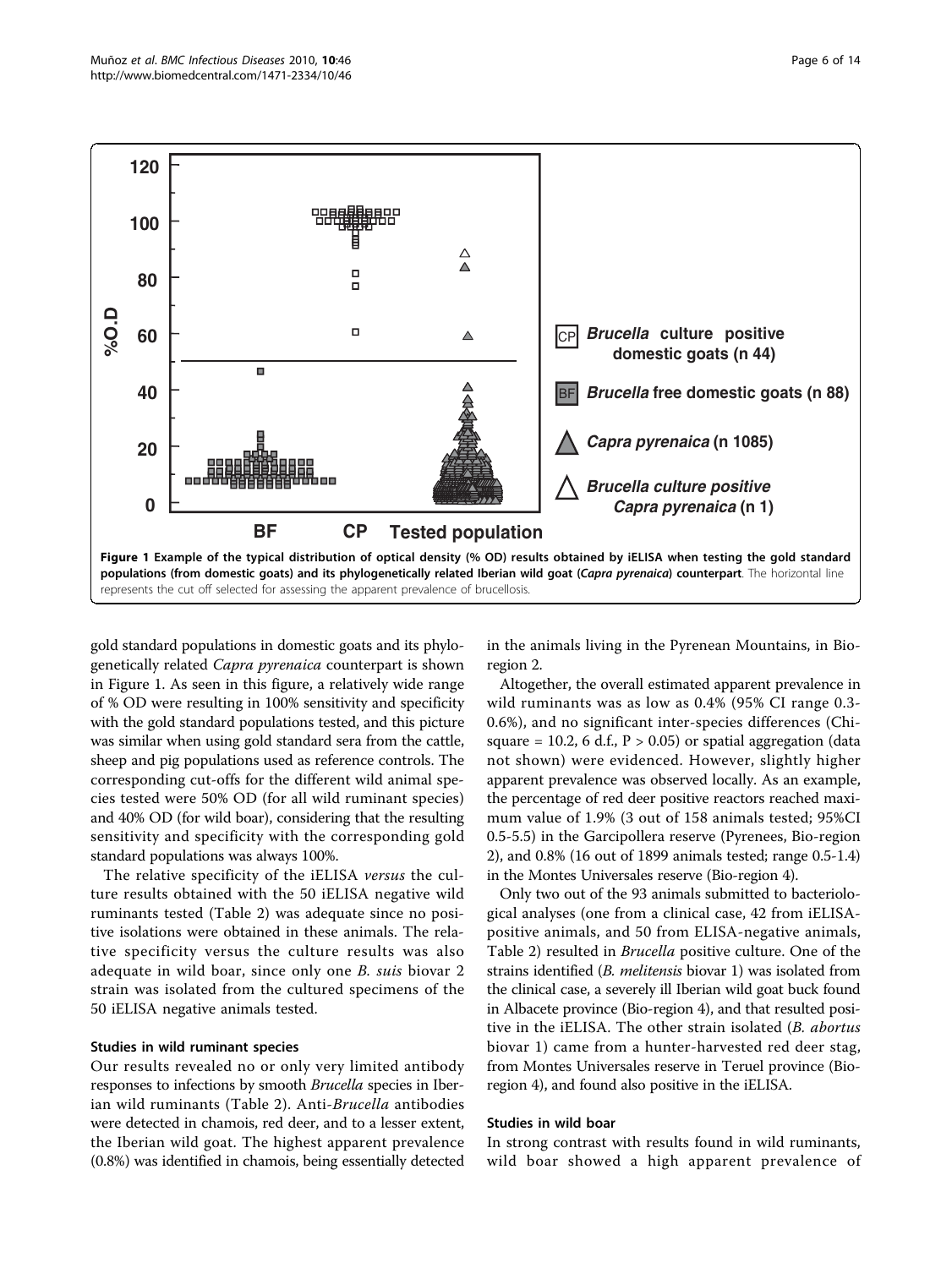brucellosis (33%; 95%CI 31.6-34.4; see also Additional file [1\)](#page-11-0), in all Bio-regions tested (Figure [2](#page-7-0) panel A). The highest apparent prevalence (average 46% with some populations reaching over 80%) was found in Bio-region 3 (Figure [2](#page-7-0) panel A). The remaining Bio-regions showed lower but still high values (average 26%; Figure [2](#page-7-0) panel A). No statistically significant spatial association was found by Mantel test (Pearson  $r = -0.10$ ,  $N = 68$ ; P = 0.99).

A total of 539 necropsy samples from iELISA positive wild boar were submitted to bacteriological culture (Table [2](#page-2-0)). One hundred and four isolates (representing 19.3% of the animals tested) were obtained from these seropositive animals cultured, while only 1 of the 50 iELISA negative wild boar tested resulted in positive culture, being this difference statistically significant (P < 0.001). All isolates were identified as Brucella suis, and the multiplex PCR identified patterns consistent with those characteristic of B. suis biovar 2. The PCR-RFLP of omp2a, omp2b and omp31 genes resulted in three different B. suis biovar 2 haplotypes (Figure [2](#page-7-0) panel C). Type A strains ( $N = 57$ ) were found widely distributed throughout Bio-regions 1, 2 and 3, whereas type C ( $N =$ 46) and B ( $N = 1$ ) strains were restricted to Bio-regions 2 and 3, respectively (Figure [2](#page-7-0) panel B).

Table [4](#page-8-0) shows the variables included in the final largescale model. The probability of wild boar testing positive in the iELISA was affected by age (Chi-square = 42.3, 3 d.f.,  $P < 0.001$ ; Figure [3](#page-8-0) panel A), age-by-sex interaction, rainfall, Bio-region and month. By contrast, apparent prevalence was not affected by sex (males 35.8%, 95%CI 33.3-38.5; females 36.5%, 95%CI 34.0-39.0). Apparent prevalence increased during the hunting season reaching maximum levels in February (Figure [3](#page-8-0) panel B). Apparent prevalence in wild boar also varied among Bioregions (Chi-square = 183, 4 d.f.,  $P < 0.001$ ), Bio-region 3 showing almost the double of apparent prevalence than the other Bio-regions.

Table [5](#page-8-0) shows the 6 variables included in the final regional-scale model. The probability of testing positive in the iELISA was affected by age-by-sex interaction, sampling month, and the number of open-air bred pigs per square Km in the sampling municipality. Fifty eight additional variables resulted not statistically significant in the first analysis and thus, not selected for the model (Table [3\)](#page-4-0).

## Discussion

We developed and validated a multi-species immunosorbent assay and applied it to determine the apparent prevalence and distribution of brucellosis in wild ungulates from the Iberian Peninsula. Our results showed that wild ruminants do not play a relevant role in the maintenance of B. abortus and B. melitensis infections. In contrast, the wild boar was identified as an important threat for B. suis infection.

The quality of the diagnostic methodology used is of paramount importance to assess the prevalence of wildlife diseases [\[28](#page-12-0)]. Due to the lack of brucellosis tests validated for wildlife species, the most recommendable approach for studies to determine brucellosis prevalence in wildlife should be based in the use of classical serological tests such as the Rose Bengal (RBT), which has been widely validated in the domestic animal species phylogenetically related with wild ungulates, and extensively used worldwide [\[40\]](#page-12-0). These classical tests, however, require samples of a very high quality to avoid haemolysis problems. However, gathering high quality serum samples devoid from haemolysis is frequently impossible in standard wildlife sampling procedures, particularly those based on hunted specimens. To circumvent this problem, many recent brucellosis studies in wildlife have been based on immunosorbent assays -ELISA- [[17](#page-11-0),[41,42](#page-12-0)]. One of the advantages of this serological test is that the degree of haemolysis of the serum samples does not affect significantly the ELISA performance [[43](#page-12-0)]. Due to the absence of specific conjugates against the immunoglobulin isotypes of the different wildlife species, indirect ELISAs have not been widely used, and most of studies have been based on the use of competitive ELISAs, which are potentially able to identify specific anti-Brucella antibodies in all animal species [\[28,44-46\]](#page-12-0). However, due to the absence of adequate gold standard sera, most studies in wildlife have been performed using the protocols (i.e., serum dilution, antigen concentration, cut-off, etc) as recommended by manufacturers in domestic livestock [[14,17,](#page-11-0)[47\]](#page-12-0), and therefore without adequate validation for the corresponding wild species tested. Moreover, the problem of the false-positive serological reactions induced by gram-negative bacteria sharing common epitopes with Brucella [\[48,49\]](#page-12-0), is also an important issue to properly assess brucellosis prevalence. Hence, recent studies suggest the need for better diagnostic tools to obtain reliable results in serological studies on brucellosis in wildlife [[17](#page-11-0)].

The best gold standard known in brucellosis diagnosis is the isolation of the bacteria. However, individual bacteriology is cumbersome, unpractical and very expensive to be used as the unique test to determine the prevalence of brucellosis in animal populations. Thus, the most recommendable approach is a combination of serological and bacteriological studies, such as those conducted here. We developed an iELISA using an antigen sharing the major common surface epitopes present in all smooth Brucella species [[50](#page-12-0),[51](#page-12-0)], allowing the diagnosis of infections induced by *B. abortus*, *B. melitensis* and B. suis. The lack of availability of polyclonal or monoclonal antibodies raised to detect specifically the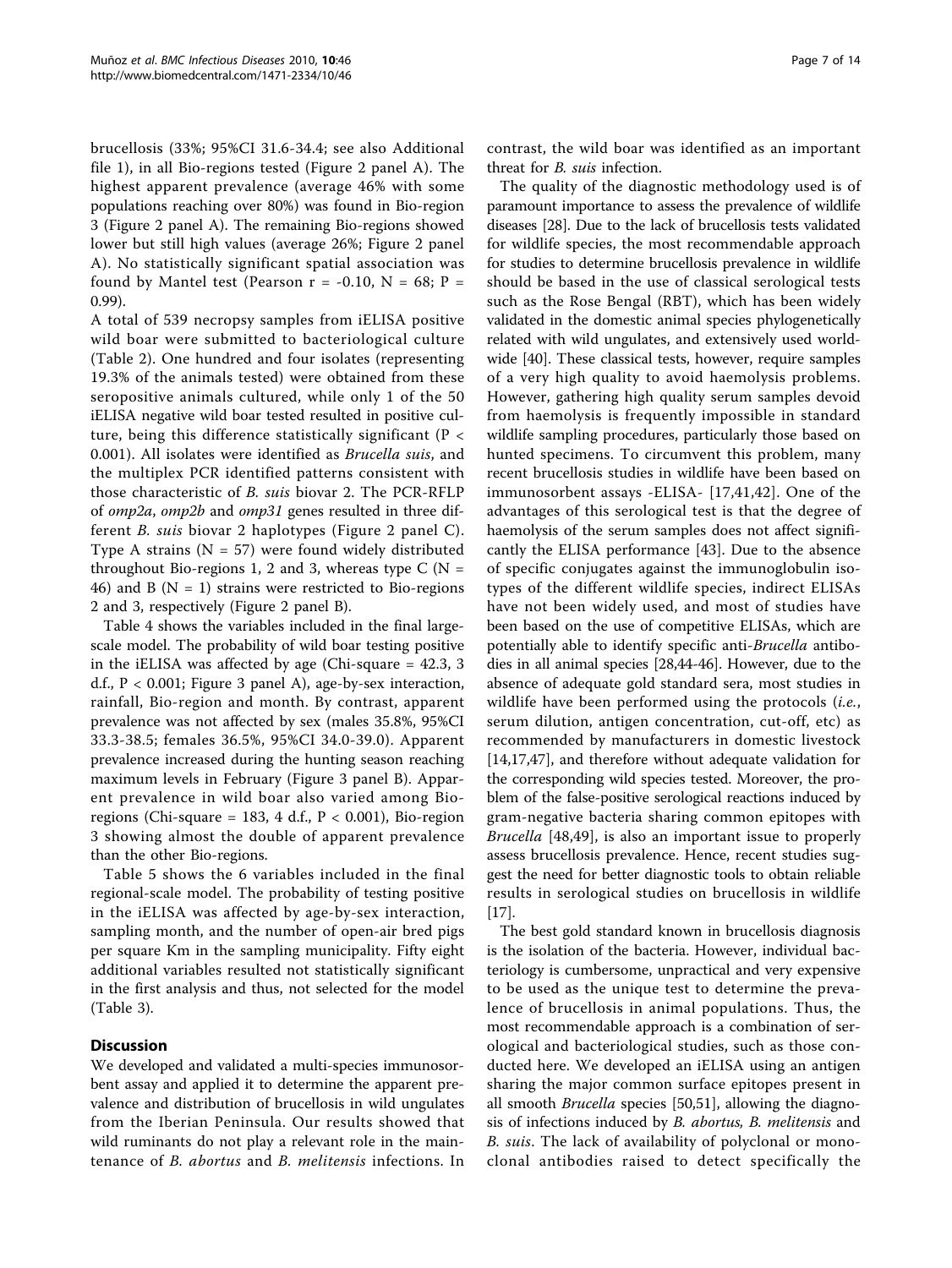<span id="page-7-0"></span>

| 1330                            | <i>B. suis</i> biovar 1     | P2              | P2             | Р1.       | PT.       | PI             | PI             |               |
|---------------------------------|-----------------------------|-----------------|----------------|-----------|-----------|----------------|----------------|---------------|
| <b>Thomsen</b>                  | <i>B. suis</i> biovar 2     | NR <sup>4</sup> | NR             | <b>P3</b> | <b>NR</b> | <b>P2</b>      | <b>P2</b>      |               |
| 686                             | <i>B. suis biovar</i> 3     | P <sub>2</sub>  | <b>P2</b>      | <b>P1</b> | NR        | P1             | P1             |               |
| Nr. of B. suis strains isolated | <b>Resulting haplotypes</b> |                 |                |           |           |                |                |               |
| 57                              | <i>B. suis biovar 2</i>     | <b>P2</b>       | <b>P2</b>      | P3        | <b>NR</b> | <b>P2</b>      | P <sub>2</sub> | <b>Type A</b> |
|                                 | <i>B. suis biovar 2</i>     | P <sub>2</sub>  | P <sub>2</sub> | P1        | P1        | <b>P2</b>      | <b>P2</b>      | Type B        |
| 46                              | <i>B. suis biovar 2</i>     | NR              | NR             | <b>P1</b> | <b>P1</b> | P <sub>2</sub> | P <sub>2</sub> | Type C        |

<sup>1</sup> multiplex PCR [33] for differentiation of the main *B*. *suis* biovars

<sup>2</sup> PCR-RFLP patterns of *omp2a* and *omp2b* genes with the corresponding restriction enzymes [34, 35]

<sup>3</sup> PCR-RFLP patterns of *omp31* gene with the corresponding restriction enzymes [34, 35]

<sup>4</sup> No restriction pattern obtained with the corresponding enzyme

Figure 2 Panel A: Apparent prevalence of brucellosis in Eurasian wild boar (Sus scrofa) in Bio-regions 1 to 5. Dots are proportional to prevalence. Only data from localities with at least 10 wild boar samples are shown. Panel B: Distribution of the different haplotypes of Brucella suis strains isolated from wild boar. Points represent an infected population cluster rather than individual isolates; the dotted line represents the south-western distribution limit of the European brown hare (Lepus europaeus). Panel C: Characteristics of the B. suis biovar 2 haplotypes isolated when identified by PCR (Mpx-PCR) and further analysis of omp2a, omp2b and omp31 genes by PCR-RFLP.

immunoglobulin isotypes of wildlife species was overcome by using protein G as a conjugate. This reagent has been reported suitable in wildlife for detecting antibodies to Brucella [\[52](#page-12-0),[53\]](#page-12-0) and other pathogens [[54,55](#page-12-0)]. Due to the absence of gold standard sera from culture positive and brucellosis free wild animals, we validated our iELISA using gold standard sera from the closest phylogenetically related domestic species. The adequate relative sensitivity of the iELISA with respect to the bacteriological status of the animals was confirmed in wild boar, in which the number of strains isolated from seropositive animals was relatively high (Table [2](#page-2-0)), being comparable to those obtained in similar studies conducted in the EU [[52\]](#page-12-0).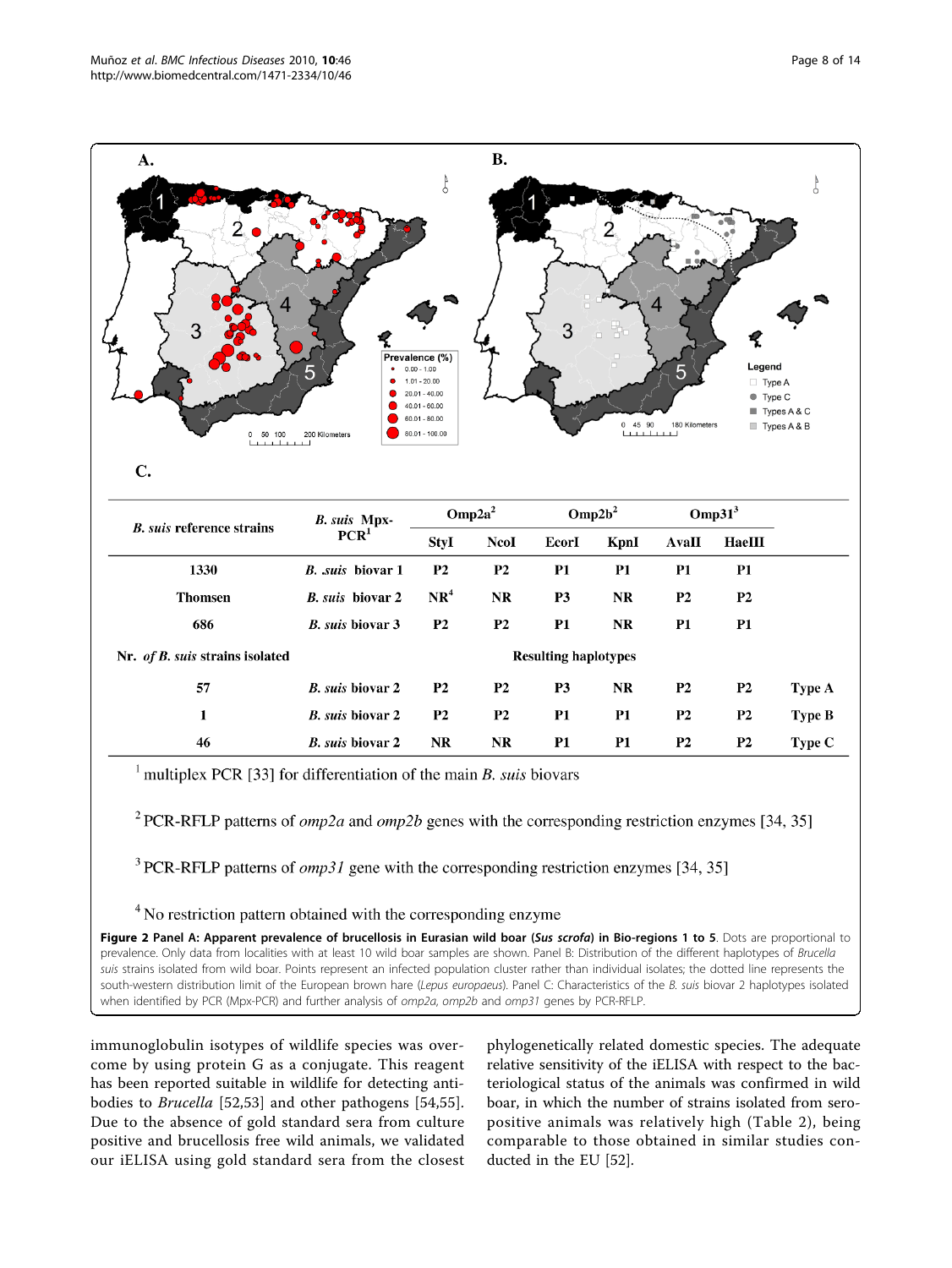<span id="page-8-0"></span>Table 4 Effects on the probability of testing positive to brucellosis at Peninsular scale.

| Effect                 | DF     | F    | $Pr$ > F |
|------------------------|--------|------|----------|
|                        |        |      |          |
| Age                    | 3.1947 | 23.2 | < 0.001  |
| Sex by age interaction | 4.1886 | 2.53 | 0.0390   |
| Rainfall               | 1.186  | 10.7 | 0.0013   |
| Bio-region             | 4.207  | 10.7 | < 0.001  |
| Month                  | 4.1557 | 2.80 | 0.0247   |

DF degrees of freedom; F test statistic; Pr > F probability.

## Table 5 Effects on the probability of testing positive to brucellosis at Regional scale.

| Effect                      | DF    |      | Pr > F |
|-----------------------------|-------|------|--------|
| Month                       | 6.373 | 239  | 0.0280 |
| Open-air pigs per square km | 1.136 | 3.29 | 0.0919 |
| Sex by age interaction      | 5.48  | 490  | 0.0002 |

DF degrees of freedom; F test statistic; Pr > F probability.

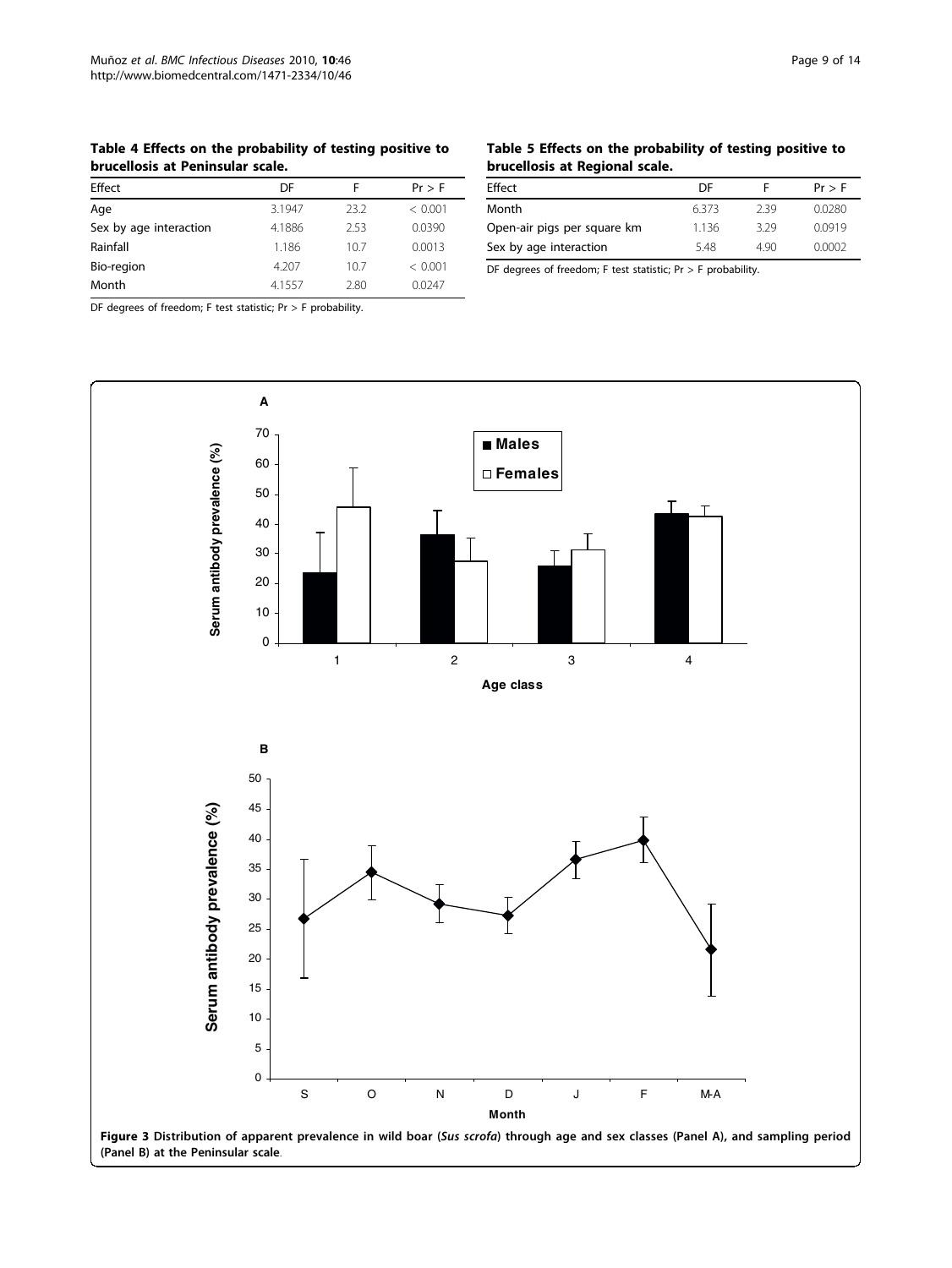The success for bacteriological isolation depends on the quality of the samples cultured. Unfortunately, in our study it was not always possible to obtain necropsy samples of proper quality, which probably decreased the final sensitivity of the bacteriological methods applied. This can explain the relatively high number of samples from iELISA positive animals that resulted in negative culture. Moreover, the relative specificity of the iELISA versus culture results was also adequate since only one out of the 50 iELISA negative animals tested yielded a positive culture. However, this iELISA negative serum from an infected wild boar could also be due to a recent B. suis infection in which antibodies of the IgG isotypes (the only ones detected by protein G) had not yet been produced, or simply, as a consequence of a human error in sampling or identification.

The relative sensitivity of the iELISA developed could not be properly assessed in wild ruminants due to the low apparent prevalence figures detected and, accordingly, the low number of iELISA positive samples cultured (Table [2](#page-2-0)). The only two animals in which field Brucella strains were isolated resulted positive in the iELISA. Finally, no brucellae were isolated from the 50 iELISA negative wild ruminants tested, this result supporting the adequate relative specificity of the serological test developed. Therefore, this iELISA should be considered as adequate enough for detecting Brucella antibodies in the wild species studied.

At least for the species with large sampling sizes (Table [2](#page-2-0)), it can be concluded that wild ruminants are not a significant potential source of B. abortus and B. melitensis infections for livestock in the Iberian Peninsula. However, data on species with a limited sample size, such as Barbary sheep ( $N = 8$ ) and mouflon ( $N =$ 75), are not enough to support that general conclusion. The finding of the *B. melitensis* infected Iberian wild goat in a locality with no active sampling stresses, however, the importance of setting up passive wildlife surveillance networks.

The small variations in the geographical distribution of seropositive wild ruminants can reflect sampling biases rather than real differences in apparent prevalence. However, the relatively high apparent prevalence found in some areas could be also related with the high prevalence of brucellosis in domestic species reared in extensive breeding systems. As an example, the percentage of red deer and chamois positive reactors reached maximum values in some areas of the Pyrenees (Bioregion 2), and red deer in the Montes Universales reserve (Bio-region 4), that were coincident with some brucellosis outbreaks taking place in domestic sheep and cattle in these mountain areas during the 2002 and 2004 seasons (Gobierno de Aragón, Annual Animal Health Report, unpublished data).

Current knowledge on B. abortus epidemiology in the Yellowstone area strongly suggests that artificial management including crowding and supplemental feeding influences the dynamics of wildlife brucellosis [[13](#page-11-0)]. The very low apparent prevalence of brucellosis in Iberian wild ruminants may be explained by a couple of nonmutually excluding hypotheses. First, the relatively low overall prevalence of brucellosis in domestic ruminants in Spain makes the transmission to wildlife highly improbable, despite the existence of important risk factors such as overabundance [[27\]](#page-12-0). Second, artificial feeding in southern Spain takes place mostly in summer, once the lambing/calving season is over. Thus, abortions occurring at winter feeding sites as in elk in the Yellowstone area [[13](#page-11-0)], are unlikely. This is consistent with recent results on the effects of management on elk behaviour and brucellosis transmission [[56](#page-12-0)].

In strong contrast with the situation in wild ruminants, the wild boar population was found seriously affected by *B. suis* biovar 2 infection. The general apparent prevalence figures found herein (Table [2\)](#page-2-0) were similar to those indicated in other European reports [[10,14-17,](#page-11-0)[57\]](#page-12-0). However, apparent prevalence close to 100% was recorded locally (Figure [2](#page-7-0)). Bio-region 3, the area where game is more intensively managed through fencing, feeding and translocation, was the region with the highest apparent prevalence (Figure [2](#page-7-0) panel A). This Bio-region concentrates practically the whole Iberian censuses of domestic Iberian pigs reared in fully out door breeding systems.

The absence of sex effects on brucellosis apparent prevalence in wild boar (Table [3\)](#page-4-0) was not surprising, since similar results have been found also in other diseases [\[39,58](#page-12-0)]. However, we found at both geographical scales a significant effect of the sex-by-age interaction on the apparent prevalence of brucellosis (Table [3\)](#page-4-0). This effect can be explained by sex and age related differences in wild boar behaviour [\[59](#page-12-0)]. While females live in matriarchal groups, adult males live solitary and only contact with these matriarchal groups during the mating season [\[60\]](#page-12-0). Apparent prevalence observed among adult wild boar was higher than that found in younger age classes, as expected by the higher participation in reproduction by adults [\[61\]](#page-12-0).

In wild boar, positivity to several other infectious agents has been linked with density, spatial aggregation or artificial management (e.g. Aujeszky's disease [\[61,62](#page-12-0)]; Bovine tuberculosis [[39\]](#page-12-0); Porcine circovirus type 2 [\[58](#page-12-0)]). However, no relationship between apparent prevalence and wild boar management or density risk factors has been evidenced in this study. There is no clear explanation for this finding, and further research is needed to better identify the factors modulating *B. suis* infection.

Several authors have suggested that spillover from wild boar and European hares to domestic pigs could be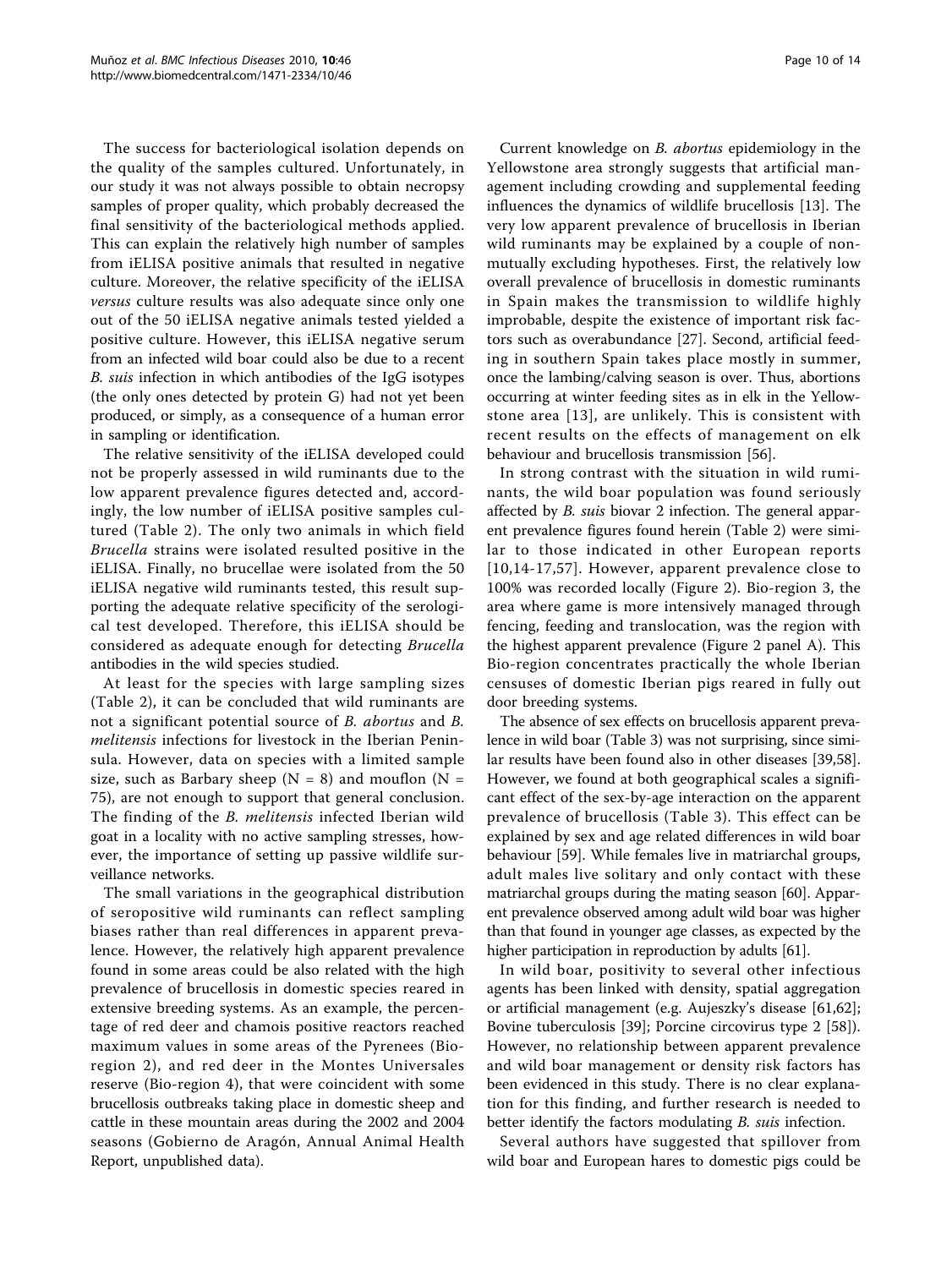a frequent event, and the explanation of the re-emergence of brucellosis due to B. suis biovar 2 in outdoor reared pigs in EU countries [\[63](#page-12-0),[64](#page-12-0)]. Historical contact between free ranging Iberian domestic pigs and wild boar could have boosted wild boar infection with B. suis biovar 2 in the Iberian Peninsula. As indicated above, Bio-region 3 is the Spanish region with more open-air bred domestic pigs [[26\]](#page-12-0), and in which the apparent prevalence figures in wild boar were maximal (Figure [2](#page-7-0)). In the small scale study carried out in this Bio-region 3, a positive relationship between apparent prevalence in wild boar and the density of open air bred Iberian pigs was evidenced (Table [5](#page-8-0)). This may contribute to explain the important prevalence of brucellosis reported in Iberian pig farms in the last years in Spain [[24,65](#page-12-0)]. Accordingly, having in consideration the close genetic characteristics of the strains isolated in Spain [[25](#page-12-0)], our study confirms that domestic Iberian pigs reared outdoor and wild boar share the same brucellosis infection due to B. suis biovar 2. Three out of the five wild boar estates showing the highest apparent prevalence were fully open and sharing pastures with free-ranging domestic pigs.

In an attempt to further characterise the B. suis biovar 2 infection in wild boar, a DNA-based study was applied to all strains isolated (Figure [2](#page-7-0) panel C). None of the three B. suis haplotypes identified (A, B and C; Figure [2](#page-7-0) panel C) were coincident with the molecular patterns characteristic of the B. suis biovar 2 Thomsem reference strain (Figure [2](#page-7-0) panel C). However, these three haplotypes were consistent with those previously identified in domestic pigs and wild boar in Spain, Portugal and other European countries [[24,66](#page-12-0)]. The B. suis strains previously isolated from pigs and wild boar in the Iberian Peninsula corresponded exclusively to both A and B haplotypes, and with a neat predominance of type A (32 strains) versus type B (10 strains) [[24\]](#page-12-0). In agreement with this, the type A strains isolated (57 strains) were largely predominant on type B (only one strain isolated) in our study (Figure [2,](#page-7-0) panel C), and were widely distributed in Bio-regions 1, 2 and 3 (Figure [2](#page-7-0), panel B). The haplotype C had never been reported previously in the Iberian Peninsula, but it has been reported in domestic pigs from France and Croatia and also in wild boar from France, Italy and Switzerland [[24\]](#page-12-0). Surprisingly, this haplotype C was found in similar proportions as haplotype A (Figure [2,](#page-7-0) panel C). However, and interestingly, this haplotype was restricted exclusively to Bioregion 2 (Figure [2,](#page-7-0) panel B). This can explain the absence of previous reporting of this particular haplotype in Spain since none of the papers published were dealing with strains isolated from this Bio-region.

Altogether, it can be concluded that B. suis biovar 2 strains isolated from Iberian wild boar are spatially structured. This structuring was conserved despite frequent translocations taking place for hunting purposes [[67](#page-13-0)].

In contrast with the situation reported in France [\[68](#page-13-0)], wild boar were capable to maintain B. suis biovar 2 infection independently of the existence of European brown hares. Interestingly, the unique B. suis biovar 2 strain isolated from European brown hare in Spain [\[25](#page-12-0)] was showing a molecular pattern different from the three haplotypes identified in this study in wild boar (J.M Blasco, unpublished results). This hare strain was showing also different restriction patterns from those identified in the B. suis biovar 2 Thomsen reference strain and other B. suis biovar 2 strains isolated from hares in France, which show common patterns with those identified in wild boar (B. Garin-Bastuji, personal communication). This suggests that at least in Spain, the B. suis biovar 2 haplotypes infecting European brown hares and wild boar may be different. However, this must be confirmed in further studies using larger numbers of animals. The possible role of the Iberian hare (Lepus granatensis) in B. suis biovar 2 epidemiology is currently unknown. No isolation of B. suis biovar 2 has been reported in Iberian hares but no adequate studies are available. Suitability of Iberian hare habitat, meaning open, flat, sparsely-forested Mediterranean agrosystems, was selected in the first step of the analysis, but not in the final model. Its weak link with wild boar apparent prevalence may be due to a correlation between Iberian hare habitat suitability and Bio-region 3. A similar explanation can be given for the inclusion of rainfall in the large-scale model, having in consideration that rainfall is more abundant in the North (e.g. Bio-region 1) than in Bio-region 3 (Table [1\)](#page-2-0).

Data provided herein suggest that B. suis biovar 2 infection can be maintained in wild boar in an independent epidemiological cycle to that taking place in domestic pigs. The period of the year (month of sampling) was a significant factor affecting apparent prevalence (Tables [4, 5](#page-8-0)), suggesting that the reproductive season may influence brucellosis spreading among wild boar. An alternative explanation could be related with differences in host-specific behaviour, for example regarding carrion consumption from gut piles during the hunting season (October to February).

## Conclusions

In summary, we conclude that free-living wild ruminants are not a significant brucellosis reservoir in the Iberian Peninsula but conversely, wild boar is an important threat regarding B. suis biovar 2 infection. This represents an important hazard particularly for the Iberian pig population reared in out door breeding systems, but the entry of the disease in the highly intensified pig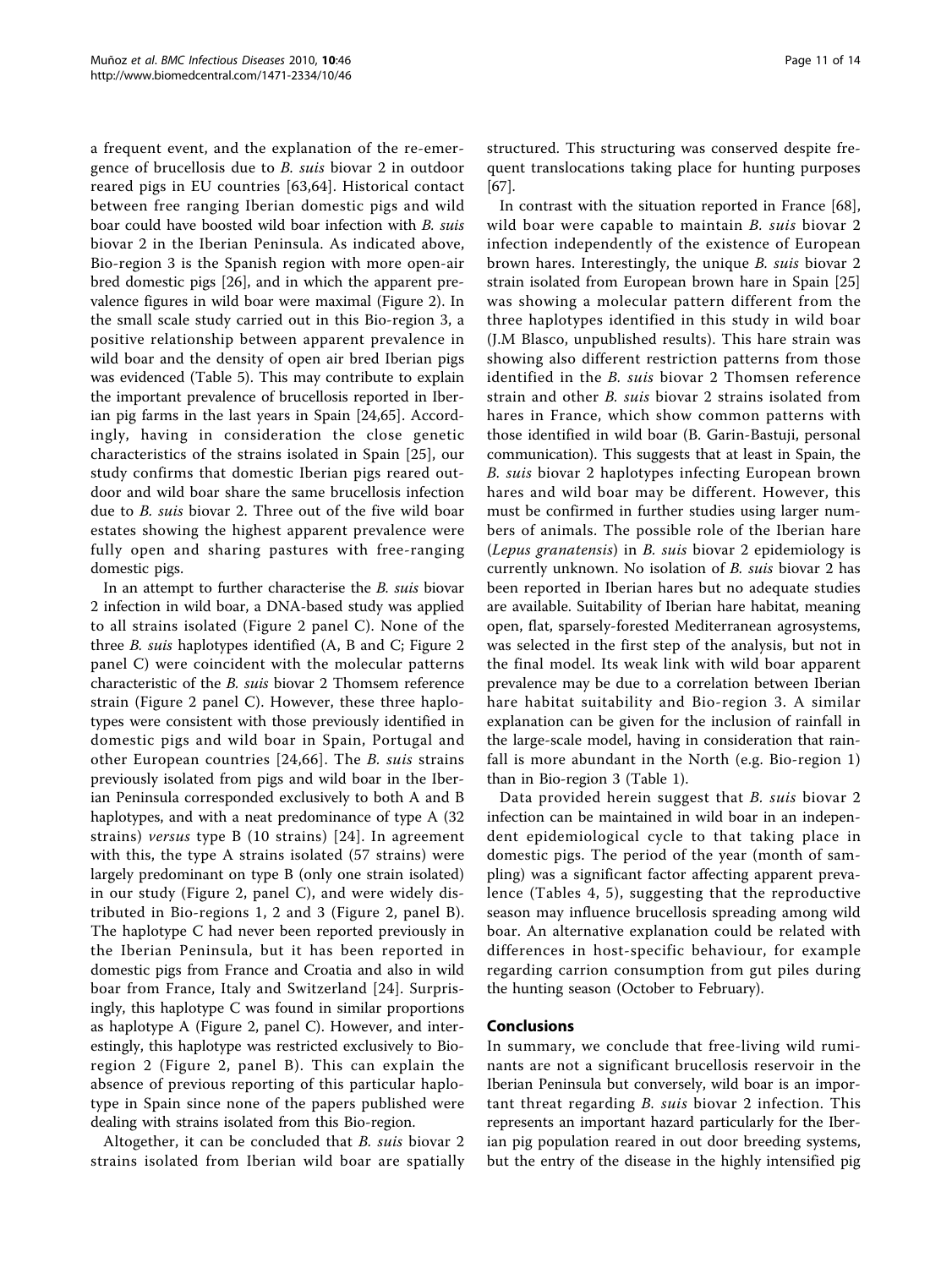<span id="page-11-0"></span>industry should not be disregarded. This situation could become of great concern if brucellosis control programs in domestic pigs are envisaged.

#### Additional file 1: Detailed wild boar Brucella antibody

seroprevalence by Bio-region. Data shows sample size, number of ELISA positive samples, and serum antibody prevalence of wild boar from the Iberian Peninsula.

Click here for file

[ http://www.biomedcentral.com/content/supplementary/1471-2334-10- 46-S1.DOC ]

#### Acknowledgements

Many colleagues at IREC, UNIZAR, NEIKER and SERIDA helped in field and laboratory. This is a contribution to the MCINN Plan Nacional research grant AGL2005-07401 on shared diseases and FEDER. The study benefited from agreements of IREC with MARM-OAPN, Castilla - La Mancha and Principado de Asturias. Additional support to the IREC is acknowledged to FISCAM (GC05-006 and PI-2007/56). CITA and UNIZAR also acknowledge support from INIA (FAU2008-00015). We acknowledge the dedicated assistance of the game wardens of Aragon and Asturias. The Aragon Government has financed part of this work under the programme "Health status surveillance on game wildlife in Aragon". NEIKER thanks the funding of the Department for Environment, Spatial Planning, Agriculture and Fisheries of the Basque Government and the collaboration of ACCA and Regional Governments. Grant and postdoctoral contract acknowledgements: P.M Muñoz (CITA Technologist grant and Juan de la Cierva research contract), M. Boadella (PhD grant TB-STEP, FP7). P. Acevedo (Juan de la Cierva research contract, MICINN and FEDER, project CGL2006-09567/BO). F. Ruiz-Fons (I.S. Carlos III research contract, Spanish Ministry of Health). The experiments and procedures included in this study comply with national laws.

#### Author details

<sup>1</sup>Centro de Investigación y Tecnología Agroalimentaria del Gobierno de Aragón (CITA). Montañana, 930 50059, Zaragoza. Spain. <sup>2</sup>Instituto de Agrobiotecnología CSIC-UPNA-Gobierno de Navarra, 31192 Mutilva Baja, Spain. <sup>3</sup>IREC (CSIC-UCLM-JCCM). Ronda de Toledo s/n, 13071 Ciudad Real, Spain. <sup>4</sup> Departamento de Patología Animal de la Universidad de Zaragoza. Miguel Servet, 177 50013, Zaragoza, Spain. <sup>5</sup>Biogeography, Diversity, and Conservation Research Team, Animal Biology, Department of Sciences,<br>University of Malaga, E-29071 Málaga, Spain. <sup>6</sup>SERIDA, Servicio Regional de Investigación y Desarrollo Agroalimentario, Laboratorio de Sanidad Animal, 33299 Jove, Gijón, Spain. <sup>7</sup>NEIKER-TECNALIA, Inst Vasco Invest & Desarrollo Agrario, Dpt Anim Hlth, Bizkaia 48160, Spain. <sup>8</sup>Department of Veterinary Pathobiology, Center for Veterinary Health Sciences, Oklahoma State University, Stillwater, OK 74078, USA.

#### Authors' contributions

Conceived and designed the study: CG, JB, JF, JV, MB. Participated in sampling and field work: MB, MA, JV, PA, AO, FR, DF, MP. Carried out the laboratory work: PM, MR, DM, CM, MoB. Analyzed the data: MB, JV, PA, CG. Drafted the manuscript: PM, MB, JB, CG. All authors read and approved the final manuscript.

#### Competing interests

The authors declare that they have no competing interests.

#### Received: 5 August 2009

Accepted: 5 March 2010 Published: 5 March 2010

#### References

- 1. Cutler SJ, Whatmore AM, Commander AJ: [Brucellosis, new aspects of an](http://www.ncbi.nlm.nih.gov/pubmed/15916641?dopt=Abstract) [old disease.](http://www.ncbi.nlm.nih.gov/pubmed/15916641?dopt=Abstract) J Appl Microbiol 2005, 98:1270-1281.
- 2. Teyssou R, Morvan J, Leleu JP, Roumegou P, Goullin B, Carteron B: About a case of Human brucellosis due to Brucella suis biovar-2. Medecine Et Maladies Infectieuses 1989, 19:160-161.
- 3. Godfroid J, Cloeckaert A, Liautard JP, Kohler S, Fretin D, Walravens K, Garin-Bastuji B, Letesson JJ: [From the discovery of the Malta fever](http://www.ncbi.nlm.nih.gov/pubmed/15845228?dopt=Abstract)'s agent to [the discovery of a marine mammal reservoir, brucellosis has](http://www.ncbi.nlm.nih.gov/pubmed/15845228?dopt=Abstract) [continuously been a re-emerging zoonosis.](http://www.ncbi.nlm.nih.gov/pubmed/15845228?dopt=Abstract) Vet Res 2005, 36:313-326.
- 4. Scholz HC, Hubalek Z, Sedlacek I, Vergnaud G, Tomaso H, Al Dahouk S, Melzer F, Kampfer P, Neubauer H, Cloeckaert A, Maquart M, Zygmunt MS, Whatmore AM, Falsen E, Bahn P, Gollner C, Pfeffer M, Huber B, Busse H-J, Nockler K: Brucella microti [sp. nov., isolated from the common vole](http://www.ncbi.nlm.nih.gov/pubmed/18218934?dopt=Abstract) [Microtus arvalis](http://www.ncbi.nlm.nih.gov/pubmed/18218934?dopt=Abstract). Int J Syst Evol Microbiol 2008, 58:375-382.
- 5. Tryland M, Kleivane L, Alfredsson A, Kjeld M, Arnason A, Stuen S, Godfroid J: Evidence of Brucella [infection in marine mammals in the North Atlantic](http://www.ncbi.nlm.nih.gov/pubmed/10378290?dopt=Abstract) [Ocean.](http://www.ncbi.nlm.nih.gov/pubmed/10378290?dopt=Abstract) Vet Rec 1999, 144:588-592.
- 6. Ferroglio E, Tolari F, Bollo E, Bassano B: [Isolation of](http://www.ncbi.nlm.nih.gov/pubmed/9577795?dopt=Abstract) Brucella melitensis [From Alpine Ibex.](http://www.ncbi.nlm.nih.gov/pubmed/9577795?dopt=Abstract) J Wildl Dis 1998, 34:400-402.
- 7. Garin-Bastuji B, Oudar J, Richard Y, Gastellu J: [Isolation of](http://www.ncbi.nlm.nih.gov/pubmed/2304191?dopt=Abstract) B. melitensis [Biovar 3 From a Chamois \(](http://www.ncbi.nlm.nih.gov/pubmed/2304191?dopt=Abstract)Rupicabra rupicabra) In The Southern French [Alps.](http://www.ncbi.nlm.nih.gov/pubmed/2304191?dopt=Abstract) J Wildl Dis 1990, 26:116-118.
- 8. Gortazar C, Ferroglio E, Hofle U, Frolich K, Vicente J: Diseases shared between wildlife and livestock: a European perspective. Eur J Wildl Res 2007, 53:241-256.
- 9. Gaffuri A, Giacometti M, Tranquillo VM, Magnino S, Cordioli P, Lanfranchi P: [Serosurvey of roe deer, chamois and domestic sheep in the central](http://www.ncbi.nlm.nih.gov/pubmed/17092903?dopt=Abstract) [Italian Alps.](http://www.ncbi.nlm.nih.gov/pubmed/17092903?dopt=Abstract) J Wildl Dis 2006, 42:685-690.
- 10. Garin-Bastuji B, Delcueillerie F: Human and animal brucellosis in France in 2000. Epidemiological situation - Control and eradication programmes. Les brucelloses humaine et animale en france en l'an 2000 Situation épidémiologique - Programmes de contrôle et d'éradication 2001, 31:202-216.
- 11. Conner MM, Ebinger MR, Blanchong JA, Cross PC: [Infectious disease in](http://www.ncbi.nlm.nih.gov/pubmed/18566093?dopt=Abstract) [cervids of North America: data, models, and management challenges.](http://www.ncbi.nlm.nih.gov/pubmed/18566093?dopt=Abstract) Ann N Y Acad Sci 2008, 1134:146-172.
- 12. Etter RP, Drew ML: [Brucellosis in elk of eastern Idaho.](http://www.ncbi.nlm.nih.gov/pubmed/16870849?dopt=Abstract) J Wildl Dis 2006, 42:271-278.
- 13. Cross PC, Edwards WH, Scurlock BM, Maichak EJ, Rogerson JD: [Effects of](http://www.ncbi.nlm.nih.gov/pubmed/17555209?dopt=Abstract) [management and climate on elk brucellosis in the Greater Yellowstone](http://www.ncbi.nlm.nih.gov/pubmed/17555209?dopt=Abstract) [Ecosystem.](http://www.ncbi.nlm.nih.gov/pubmed/17555209?dopt=Abstract) Ecol Appl 2007, 17:957-964.
- 14. Al Dahouk S, Nockler K, Tomaso H, Splettstoesser WD, Jungersen G, Riber U, Petry T, Hoffmann D, Scholz HC, Hensel A, Neubauer H: Seroprevalence of brucellosis, tularemia, and yersiniosis in wild boars (Sus scrofa) from North-Eastern Germany. J Vet Med Ser B-Infect Dis Vet Public Health 2005, 52:444-455.
- 15. Cvetnic Z, Mitak M, Ocepek M, Lojkic M, Terzic S, Jemersic L, Humski A, Habrun B, Sostaric B, Brstilo M, Krt B, Garin-Bastuji B: [Wild boars \(](http://www.ncbi.nlm.nih.gov/pubmed/14680058?dopt=Abstract)Sus scrofa) as reservoirs of Brucella suis [biovar 2 in Croatia.](http://www.ncbi.nlm.nih.gov/pubmed/14680058?dopt=Abstract) Acta Vet Hung 2003, 51:465-473.
- 16. Hubálek Z, Treml F, Juricova Z, Hunady M, Halouzka J, Janik V, Bill D: Serological survey of the wild boar (Sus scrofa) for tularaemia and brucellosis in South Moravia, Czech Republic. Veterinarni Medicina 2002, 47:60-66.
- 17. Koppel C, Knopf L, Ryser MP, Miserez R, Thur B, Stark KDC: Serosurveillance for selected infectious disease agents in wild boars (Sus scrofa) and outdoor pigs in Switzerland. Eur J Wildl Res 2007, 53:212-220.
- 18. Bergagna S, Zoppi S, Ferroglio E, Gobetto M, Dondo A, Giannatale ED, Gennero MS, Grattarola C: [Epidemiologic Survey for Brucella suis Biovar 2](http://www.ncbi.nlm.nih.gov/pubmed/19901393?dopt=Abstract) in a Wild Boar (Sus scrofa[\) Population in Northwest Italy.](http://www.ncbi.nlm.nih.gov/pubmed/19901393?dopt=Abstract) J Wildl Dis 2009, 45:1178-1181.
- 19. Pikula J, Beklova M, Holesovska Z, Skocovska B, Treml F: Ecology of brucellosis of the European hare in the Czech Republic. Veterinarni Medicina 2005, 50:105-109.
- Drew ML, Jessup DA, Burr AA, Franti CE: [Serological survey for brucellosis](http://www.ncbi.nlm.nih.gov/pubmed/1512866?dopt=Abstract) [in feral swine, wild ruminants, and black bear of California, 1977 to](http://www.ncbi.nlm.nih.gov/pubmed/1512866?dopt=Abstract) [1989.](http://www.ncbi.nlm.nih.gov/pubmed/1512866?dopt=Abstract) J Wildl Dis 1992, 28:355-363.
- 21. Candela MG, Serrano E, Martinez-Carrasco C, Martín-Atance P, Cubero MJ, Alonso F, Leon L: Diseases coinfection is an important factor in epidemiological studies: the first serosurvey of the aoudad (Ammotragus lervia). Eur J Clin Microbiol Infect 2008, 1-9.
- 22. Falconi C, Oleaga A, López-Olvera JR, Casais R, Prieto M, Gortázar C: Prevalence of antibodies against selected agents shared between Cantabrian chamois (Rupicapra pyrenaica parva) and domestic goats. Eur J Wildl Res 2009, 1-7.
- 23. López-Olvera JR, Vidal D, Vicente J, Pérez M, Luján L, Gortázar CE: Serological survey of selected infectious diseases in mouflon (Ovis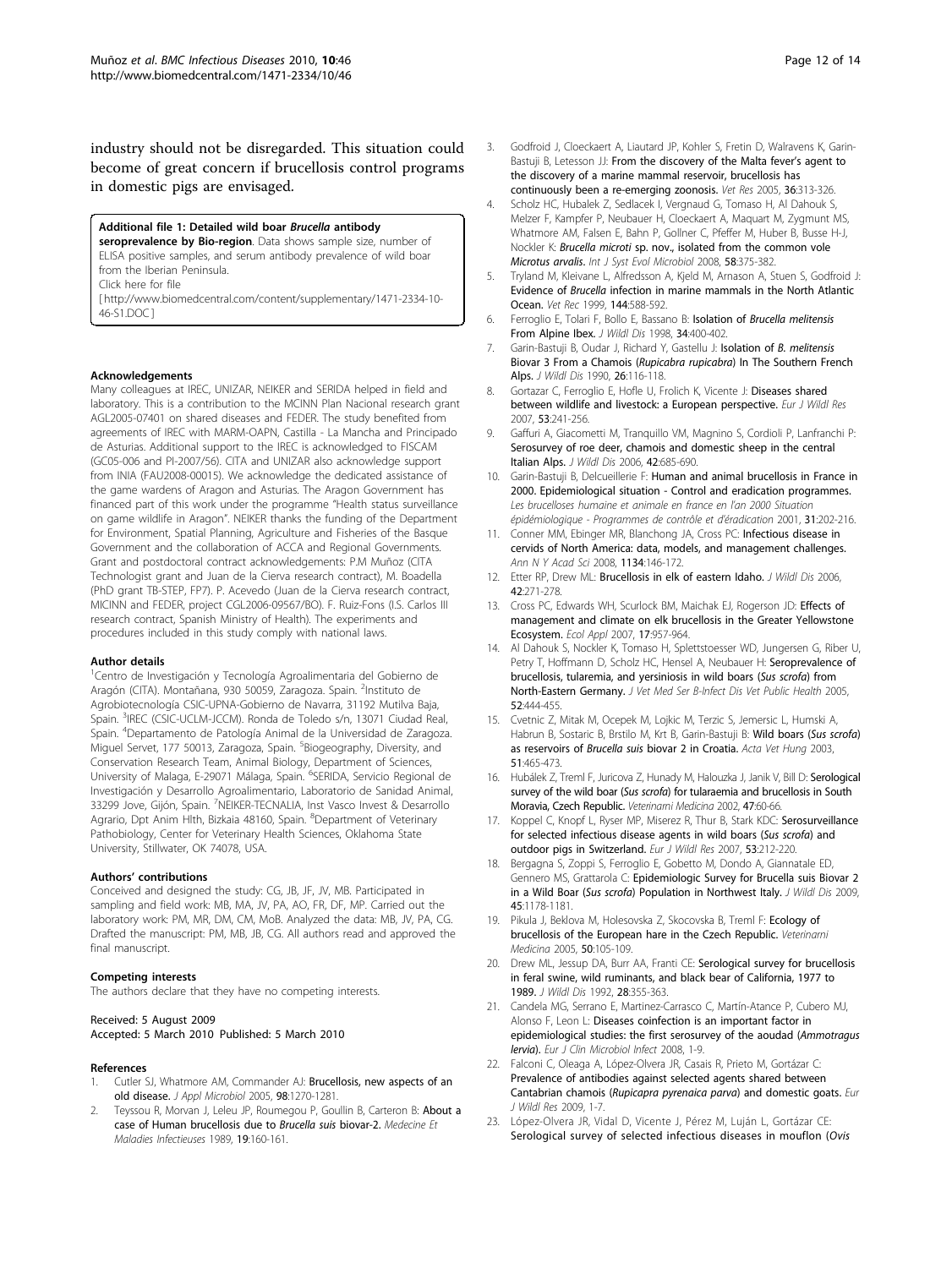<span id="page-12-0"></span>aries musimon) from south-central Spain. Eur J Wildl Res 2009, 55:75-79.

- 24. Garcia-Yoldi D, Le Fleche P, De Miguel MJ, Munoz PM, Blasco JM, Cvetnic Z, Marín CM, Vergnaud G, Lopez-Goñi I: [Comparison of multiple](http://www.ncbi.nlm.nih.gov/pubmed/17942649?dopt=Abstract)[locus variable-number tandem-repeat analysis with other PCR-based](http://www.ncbi.nlm.nih.gov/pubmed/17942649?dopt=Abstract) [methods for typing](http://www.ncbi.nlm.nih.gov/pubmed/17942649?dopt=Abstract) Brucella suis isolates. J Clin Microbiol 2007, 45:4070-4072.
- 25. Lavín S, Blasco JM, Velarde R, Mentaberre G, Casas E, Marco I: Descripción del primer caso de Brucelosis en la liebre europea (Lepus aeuropaeus) en la Península Ibérica. Información Veterinaria 2006, 18-21.
- 26. Gortazar C, Herrero J, Villafuerte R, Marco J: Historical examination of the status of large mammals in Aragon, Spain. Mammalia 2000, 64:411-422.
- 27. Gortazar C, Acevedo P, Ruiz-Fons F, Vicente J: Disease risks and overabundance of game species. Eur J Wildl Res 2006, 52:81-87.
- 28. Van Houten CKJ, Lee Belden E, Kreeger TJ, Williams ES, Edwards WH, Thorne ET, Cook WE, Mills KW: [Validation of a](http://www.ncbi.nlm.nih.gov/pubmed/12910758?dopt=Abstract) Brucella abortus [competitive enzyme-linked immunosorbent assay for use in Rocky](http://www.ncbi.nlm.nih.gov/pubmed/12910758?dopt=Abstract) [Mountain elk \(](http://www.ncbi.nlm.nih.gov/pubmed/12910758?dopt=Abstract)Cervus elaphus nelsoni). J Wildl Dis 2003, <sup>39</sup>:316-322.
- 29. Saenz de Buruaga M, Lucio AJ, Purroy J: Reconocimiento de sexo y edad en especies cinegéticas. Vitoria, Spain: Diputación Foral de Álava 1991.
- 30. Leong D, Diaz R, Milner K, Rudbach J, Wilson JB: [Some Structural and](http://www.ncbi.nlm.nih.gov/pubmed/16557710?dopt=Abstract) [Biological Properties of](http://www.ncbi.nlm.nih.gov/pubmed/16557710?dopt=Abstract) Brucella Endotoxin. Infection Immunity 1970, 1:174-182.
- 31. Marín CM, Jiménez-De-Bagüés MP, Barberán M, Blasco JM: [Comparison of](http://www.ncbi.nlm.nih.gov/pubmed/8733178?dopt=Abstract) [two selective media for the isolation of](http://www.ncbi.nlm.nih.gov/pubmed/8733178?dopt=Abstract) Brucella melitensis from naturally [infected sheep and goats.](http://www.ncbi.nlm.nih.gov/pubmed/8733178?dopt=Abstract) Vet Rec 1996, 138:409-411.
- 32. Alton GG, Jones LM, Angus RD, Verger JM: Techniques for the brucellosis laboratory. Paris: Institute National de la Reserche Agronomic (INRA) 1988.
- 33. Garcia-Yoldi D, Marín CM, de Miguel MJ, Munoz PM, Vizmanos JL, Lopez-Goñi I: [Multiplex PCR assay for the identification and differentiation of](http://www.ncbi.nlm.nih.gov/pubmed/16595839?dopt=Abstract) all Brucella [species and the vaccine strains](http://www.ncbi.nlm.nih.gov/pubmed/16595839?dopt=Abstract) Brucella abortus S19 and [RB51 and](http://www.ncbi.nlm.nih.gov/pubmed/16595839?dopt=Abstract) Brucella melitensis Rev1. Clin Chem 2006, 52:779-781.
- 34. Garcia-Yoldi D: Tipificación molecular de Brucella y aplicación de la PCR al diagnóstico de la brucelosis. Veterinary Medicine thesis Universidad de Navarra, Pamplona, Spain: Universidad de Navarra 2008.
- 35. Cloeckaert A, Verger JM, Grayon M, Grepinet O: [Restriction Site](http://www.ncbi.nlm.nih.gov/pubmed/7496522?dopt=Abstract) [Polymorphism of the Genes Encoding the Major 25 Kda and 36 Kda](http://www.ncbi.nlm.nih.gov/pubmed/7496522?dopt=Abstract) [Outer-Membrane Proteins of](http://www.ncbi.nlm.nih.gov/pubmed/7496522?dopt=Abstract) Brucella. Microbiology 1995, <sup>141</sup>:2111-2121.
- 36. Vizcaíno N, Verger JM, Grayon M, Zygmunt MS, Cloeckaert A: [DNA](http://www.ncbi.nlm.nih.gov/pubmed/9308175?dopt=Abstract) [polymorphism at the Omp-31 locus of](http://www.ncbi.nlm.nih.gov/pubmed/9308175?dopt=Abstract) Brucella Spp - evidence for a large deletion in Brucella abortu [s, and other species-specific markers.](http://www.ncbi.nlm.nih.gov/pubmed/9308175?dopt=Abstract) Microbiology 1997, 143:2913-2921.
- 37. Reiczigel J: [Confidence intervals for the binomial parameter: some new](http://www.ncbi.nlm.nih.gov/pubmed/12590417?dopt=Abstract) [considerations.](http://www.ncbi.nlm.nih.gov/pubmed/12590417?dopt=Abstract) Stat Med 2003, 22:611-621.
- 38. Rosenberg MS: PASSAGE Pattern Analysis, Spatial Statistics, and Geographic Exegesis Version 11 Department of Biology, Arizona State University, Tempe, AZ 2001.
- 39. Vicente J, Hofle U, Garrido JM, Fernandez-de-Mera IG, Acevedo P, Juste R, Barral M, Gortazar C: [Risk factors associated with the prevalence of](http://www.ncbi.nlm.nih.gov/pubmed/17425933?dopt=Abstract) [tuberculosis-like lesions in fenced wild boar and red deer in south](http://www.ncbi.nlm.nih.gov/pubmed/17425933?dopt=Abstract) [central Spain.](http://www.ncbi.nlm.nih.gov/pubmed/17425933?dopt=Abstract) Vet Res 2007, 38:451-464.
- 40. OIE: Porcine Brucellosis. Manual of Diagnostic Tests and Vaccines for Terrestrial Animals 2009, 1108-1114.
- 41. Cvetnic Z, Toncic J, Spicic S, Lojkic M, Terzic S, Jemersic L, Humski A, Curic S, Mitak M, Habrun B, Brstilo M, Ocepek M, Krt B: Brucellosis in wild boar (Sus scrofa) in the Republic of Croatia. Veterinarni Medicina 2004, 49:115-122.
- 42. Zarnke RL, Saliki JT, Macmillan AP, Brew SD, Dawson CE, Ver Hoef JM, Frost KJ, Small RJ: Serologic survey for Brucella [spp., phocid herpesvirus-1,](http://www.ncbi.nlm.nih.gov/pubmed/16870851?dopt=Abstract) [phocid herpesvirus-2, and phocine distemper virus in harbor seals from](http://www.ncbi.nlm.nih.gov/pubmed/16870851?dopt=Abstract) [Alaska, 1976-1999.](http://www.ncbi.nlm.nih.gov/pubmed/16870851?dopt=Abstract) J Wildl Dis 2006, 42:290-300.
- 43. Neumann EJ, Bonistalli KN: [Effect of blood sample handling post](http://www.ncbi.nlm.nih.gov/pubmed/18783968?dopt=Abstract)collection on Erysipelothrix rhusiopathiae [antibody titres.](http://www.ncbi.nlm.nih.gov/pubmed/18783968?dopt=Abstract) Vet J 2009, 180:325-329.
- 44. Gall D, Nielsen K, Forbes L, Davis D, Elzer P, Olsen S, Balsevicius S, Kelly L, Smith P, Tan S, Joly D: [Validation of the fluorescence polarization assay](http://www.ncbi.nlm.nih.gov/pubmed/10941731?dopt=Abstract) [and comparison to other serological assays for the detection of serum](http://www.ncbi.nlm.nih.gov/pubmed/10941731?dopt=Abstract) [antibodies to](http://www.ncbi.nlm.nih.gov/pubmed/10941731?dopt=Abstract) Brucella abortus in bison. J Wildl Dis 2000, 36:469-476.
- 45. Nielsen O, Stewart REA, Nielsen K, Measures L, Duignan P: [Serologic survey](http://www.ncbi.nlm.nih.gov/pubmed/11272509?dopt=Abstract) of Brucella [spp. antibodies in some marine mammals of North America.](http://www.ncbi.nlm.nih.gov/pubmed/11272509?dopt=Abstract) J Wildl Dis 2001, 37:89-100.
- 46. Van Bressem ME, Van Waerebeek K, Raga JA, Godfroid J, Brew SD, MacMillan AP: [Serological evidence of Brucella species infection in](http://www.ncbi.nlm.nih.gov/pubmed/11400986?dopt=Abstract) [odontocetes from the south Pacific and the Mediterranean.](http://www.ncbi.nlm.nih.gov/pubmed/11400986?dopt=Abstract) Vet Rec 2001, 148:657-661.
- 47. Deem SL, Noss AJ, Villarroel R, Uhart MM, Karesh WB: [Disease Survey of](http://www.ncbi.nlm.nih.gov/pubmed/15137493?dopt=Abstract) [Free-ranging Grey Brocket Deer \(](http://www.ncbi.nlm.nih.gov/pubmed/15137493?dopt=Abstract)Mazama gouazoubira) in the Gran [Chaco, Bolivia.](http://www.ncbi.nlm.nih.gov/pubmed/15137493?dopt=Abstract) J Wildl Dis 2004, 40:92-98.
- 48. Kittelberger R, Reichel MP, Joyce MA, Staak C: [Serological cross-reactivity](http://www.ncbi.nlm.nih.gov/pubmed/9444073?dopt=Abstract) between Brucella abortus and Yersinia enterocolitica [0/9: 3. Specificity of](http://www.ncbi.nlm.nih.gov/pubmed/9444073?dopt=Abstract) [the in-vitro antigen-specific gamma interferon test for Bovine](http://www.ncbi.nlm.nih.gov/pubmed/9444073?dopt=Abstract) [brucellosis. Diagnosis in experimentally](http://www.ncbi.nlm.nih.gov/pubmed/9444073?dopt=Abstract) Yersinia enterocolitica 0/9- [Infected cattle.](http://www.ncbi.nlm.nih.gov/pubmed/9444073?dopt=Abstract) Vet Microbiol 1997, 57:361-371.
- 49. Muñoz PM, Marín CM, Monreal D, Gonzalez D, Garin-Bastuji B, Diaz R, Mainar-Jaime RC, Moriyon I, Blasco JM: Efficacy of several serological tests and antigens for diagnosis of bovine brucellosis in the presence of false-positive serological results due to Yersinia enterocolitica O:9. Clin Diagn Lab Immun 2005, 12:141-151.
- 50. Alton GG: Brucella suis. Animal Brucellosis Boston: CRC PressNielsen K, Duncan J 1990, 412-422.
- 51. Cherwonogrodzky JW, Dubray G, Moreno E, Mayer H: Antigens of Brucella. Animal Brucellosis CRC PressNielssen K, Duncan JR 1990, 19-64.
- 52. Godfroid J, Michel P, Uytterhaegen L, Desmedt C, Rasseneur F, Boelaert F, Saegerman C, Patigny X: Brucella suis biotipe 2 infection of wild boars (Sus scrofa) in Belgium. Ann Med Vet 1994, <sup>138</sup>:263-268.
- 53. Nielsen K, Smitha P, Yua W, Nicolettib P, Elzerc P, Viglioccod A, Silvad P, Bermudeze R, Renteriae T, Morenoe F, Ruizf A, Massengillg C, Muenksg Q, Kennyh K, Tollersrudi T, Samartinoj L, Condej S, Draghi de Benitezk G, Galla D, Perezl B, Rojasm X: [Enzyme immunoassay for the diagnosis of](http://www.ncbi.nlm.nih.gov/pubmed/15172695?dopt=Abstract) [brucellosis: chimeric Protein A-Protein G as a common enzyme labeled](http://www.ncbi.nlm.nih.gov/pubmed/15172695?dopt=Abstract) [detection reagent for sera for different animal species.](http://www.ncbi.nlm.nih.gov/pubmed/15172695?dopt=Abstract) Vet Microbiol 2004, 101:123-129.
- 54. Reyes-Garcia R, Perez-de-la-Lastra JM, Vicente J, Ruiz-Fons F, Garrido JM, Gortazar C: [Large-scale ELISA testing of Spanish red deer for](http://www.ncbi.nlm.nih.gov/pubmed/18313144?dopt=Abstract) [paratuberculosis.](http://www.ncbi.nlm.nih.gov/pubmed/18313144?dopt=Abstract) Vet Immunol Immunopathol 2008, 124:75-81.
- 55. Aurtenetxe O, Barral M, Vicente J, de la Fuente J, Gortazar C, Juste RA: [Development and validation of an enzyme-linked immunosorbent assay](http://www.ncbi.nlm.nih.gov/pubmed/18976491?dopt=Abstract) for antibodies against Mycobacterium bovis [in European wild boar.](http://www.ncbi.nlm.nih.gov/pubmed/18976491?dopt=Abstract) BMC Vet Res 2008, 4:43.
- 56. Maichak EJ, Scurlock BM, Rogerson JD, Meadows LL, Barbknecht AE, Edwards WH, Cross PC: [Effects of management, behavior and scavening](http://www.ncbi.nlm.nih.gov/pubmed/19395749?dopt=Abstract) [on risk of Brucellosis transmission in elk of western Wyoming.](http://www.ncbi.nlm.nih.gov/pubmed/19395749?dopt=Abstract) J Wildl Dis 2009, 45(2):398-410.
- 57. Dedek J, Löpelmann H, Natterman A: Serologische Untersuchungen auf Brucellose und Tularämie beim Schwarzwild. Mh Vet -Med 1986, 41:150-153.
- 58. Vicente J, Segales J, Hofle U, Balasch M, Plana-Duran J, Domingo M, Gortazar C: [Epidemiological study on porcine circovirus type 2 \(PCV2\)](http://www.ncbi.nlm.nih.gov/pubmed/15099500?dopt=Abstract) [infection in the European wild boar \(](http://www.ncbi.nlm.nih.gov/pubmed/15099500?dopt=Abstract)Sus scrofa). Vet Res 2004, <sup>35</sup>:243-253.
- Ruiz-Fons F, Vidal D, Vicente J, Acevedo P, Fernandez-de-Mera IG, Montoro V, Gortazar C: Epidemiological risk factors of Aujeszky's disease in wild boars (Sus scrofa) and domestic pigs in Spain. Eur J Wildl Res 2008, 54:549-555.
- 60. Rosell C, Herrero J: Sus scrofa. Atlas de los mamíferos terrestres de España Madrid: Dirección General de la Conservación de la Naturaleza-SECEM-SECEMUPalomo LJ, Gisbert J 2002.
- 61. Ruiz-Fons F, Vidal D, Hofle U, Vicente J, Gortazar C: Aujeszky'[s disease virus](http://www.ncbi.nlm.nih.gov/pubmed/17169510?dopt=Abstract) [infection patterns in European wild boar.](http://www.ncbi.nlm.nih.gov/pubmed/17169510?dopt=Abstract) Vet microbiol 2007, 120:241-250.
- 62. Vicente J, Ruiz-Fons F, Vidal D, Hofle U, Acevedo P, Villanua D, Fernandez-De-Mera IG, Martin MP, Gortazar C: [Serosurvey of Aujeszky](http://www.ncbi.nlm.nih.gov/pubmed/15816194?dopt=Abstract)'s disease virus [infection in European wild boar in Spain.](http://www.ncbi.nlm.nih.gov/pubmed/15816194?dopt=Abstract) Vet Rec 2005, 156:408-412.
- 63. Godfroid J, Kasbohrer A: [Brucellosis in the European Union and Norway](http://www.ncbi.nlm.nih.gov/pubmed/12414139?dopt=Abstract) [at the turn of the twenty-first century.](http://www.ncbi.nlm.nih.gov/pubmed/12414139?dopt=Abstract) Vet Microbiol 2002, 90:135-145.
- 64. Leuenberger R, Boujon P, Thur B, Miserez R, Garin-Bastuji B, Rufenacht J, Stark KDC: [Prevalence of classical swine fever, Aujeszky](http://www.ncbi.nlm.nih.gov/pubmed/17369476?dopt=Abstract)'s disease and [brucellosis in a population of wild boar in Switzerland.](http://www.ncbi.nlm.nih.gov/pubmed/17369476?dopt=Abstract) Vet Rec 2007, 160:362-368.
- 65. Muñoz PM, DeMiguel MJ, Blasco JM, Marín CM: Porcine brucellosis in Spain: serological and bacteriological study of 11 outbreaks. X Jornadas sobre Producción Animal: 2003; Zaragoza 2003, 417-419.
- 66. Ferrao-Beck L, Cardoso R, Muñoz PM, de Miguel MJ, Albert D, Ferreira AC, Marín CM, Thiebaud M, Jacques I, Grayon M, Zygmunt MS, Garin-Bastuji B,